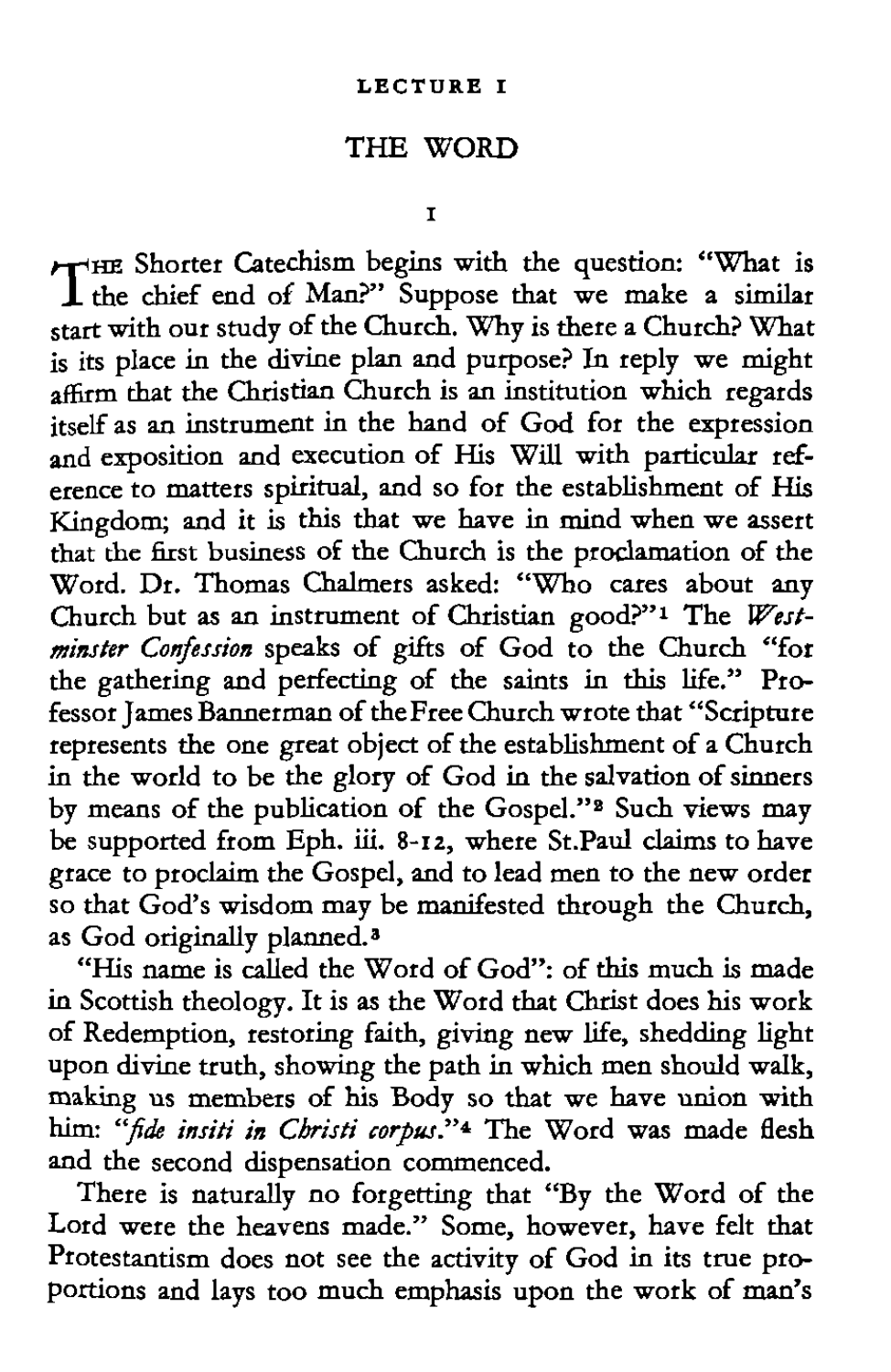salvation. Overemphasis there may very well be; perhaps a tendency to look at creation as an incident in the total redemption process rather than at redemption as an incident in the total creative process. But the pamphlet entitled *Catholicity<sup>5</sup>* goes so far as to say that "failure to provide a theology of the created order has remained as a permanent characteristic of orthodox Protestantism." This generalisation and others are guarded by the remark that exceptions to them do not amount to disproof; but surely it depends entirely upon the nature of the exception cited. In this passage the evidence is confined to Luther, who is said to have neglected the doctrine of man as made in theimage of God and to have isolated redemption from its true cosmic setting. Whether this is fair to Luther may be doubted; the charge is certainly not one that can be made without qualification against Protestantism as a whole, least of all against Calvin.

It is true that extreme evangelicals incline to isolate the spiritual from the natural, the elect from the worldly, and that Catholics or the Scottish Moderates seem more at home in the world and take sin more calmly. What would be a fissure to Thomas Aquinas is an abyss for Karl Barth, and if the Barthians were to be regarded as representative Protestants the criticism of the Anglo-Catholics might hold good. Nor would exaggerated conceptions of total depravity be difficult to find amongst more servile admirers of Geneva. But in Calvin himself and in a typical Presbyterian Church like the Church of Scotland, while emphasis is given to certain aspects because, owing to disastrous overemphasis in some other direction, there is urgent need for this particular correction, the one-sidedness is never complete, and there is in fact a remarkable balance, with a possibility of readjustment that is not so readily open either to the extreme institutionalist on the right or to the extreme disciples of the Spirit on the left.

It is therefore relevant to call attention to Calvin's<sup>6</sup> explicit statement "that the divine image was not utterly annihilated and effaced" in man, and that this is the end of regeneration that Christ may ''form us anew in the image of God." That these words represent major convictions is clear from similar statements in the Commentaries such as that in the *Commentary on Jt. James:* "Many excellent endowments, by which we excel the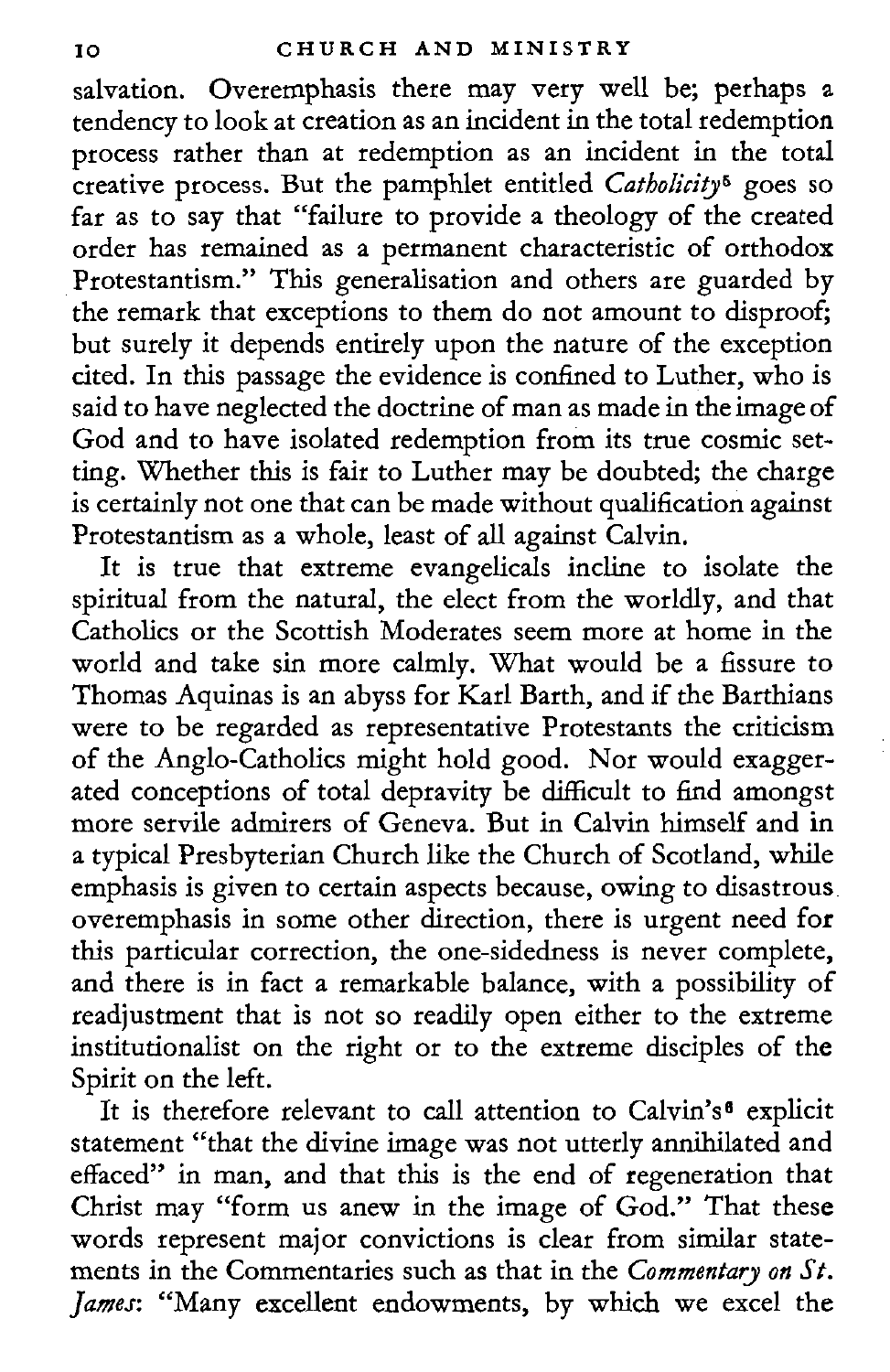brutes, still remain"; while other expressions revealing an<br>associated line of thought may be exemplified by affirmations<br>from the *Commentary on Isaiab*: "There is a seed of religion<br>implanted in us by nature"; and from t deity is indelibly engraven on the human soul."

The Scots writer Hugh Binning' fairly expresses Calvin's view when he says: "The light of knowledge was put out and the<br>life of holiness extinguished, and now there remain nothing at all of that stately build'mg hut some ruins of common principles of reason and honesty engraven on all men's consciences, which may show unto us what the building hath been." John Weemse, writing in **1627** on *The Portraitwe of fhe Image of God in Man,*  notes that "it is true that there are some relics of the image of God left."<sup>8</sup>

It is less than just to depict all Protestants as so worried about the Fall as to overlook Creation. There would be something natural, though perhaps not quite in propornon, in making less fuss about "the day that we were born" than about some surprising mercy in the midst of our conscious experience; and the language that Calvin uses is frequently extreme so that in his enthusiasm for the glory of the new creation he does speak of the image of God as effaced by sin, for with him there is an intensity OF over-powering conviction of sin for which no expression could be too dramatic.9 There is no slurring over evil as mere weakness; and this puts more reality into the word "re-creation." Indeed it is simply Augustine once again in contrast to Pelagius, and it is to be remembered that the Church as a whole has never committed itself to either of these, realising that grace and nature provide here one of those ultimate tensions which help to constitute our world: there can be overemphasis in either direction. Nor is to stress the Atonement anything but to raise the Cross. And, of course, it is not the<br>Fall of man, as F. D. Maurice imagined,<sup>10</sup> to which special attention is called, but his Redemption.

Total depravity was evidently not understood by Calvinism in such a sense as would justify the suggestion of *Catbolicity*<br>that it must lead to a "retreat from history." This is confirmed<br>by a study of Calvinism in practice. Both individuals and communities in the spheres of ethics, politics and economics show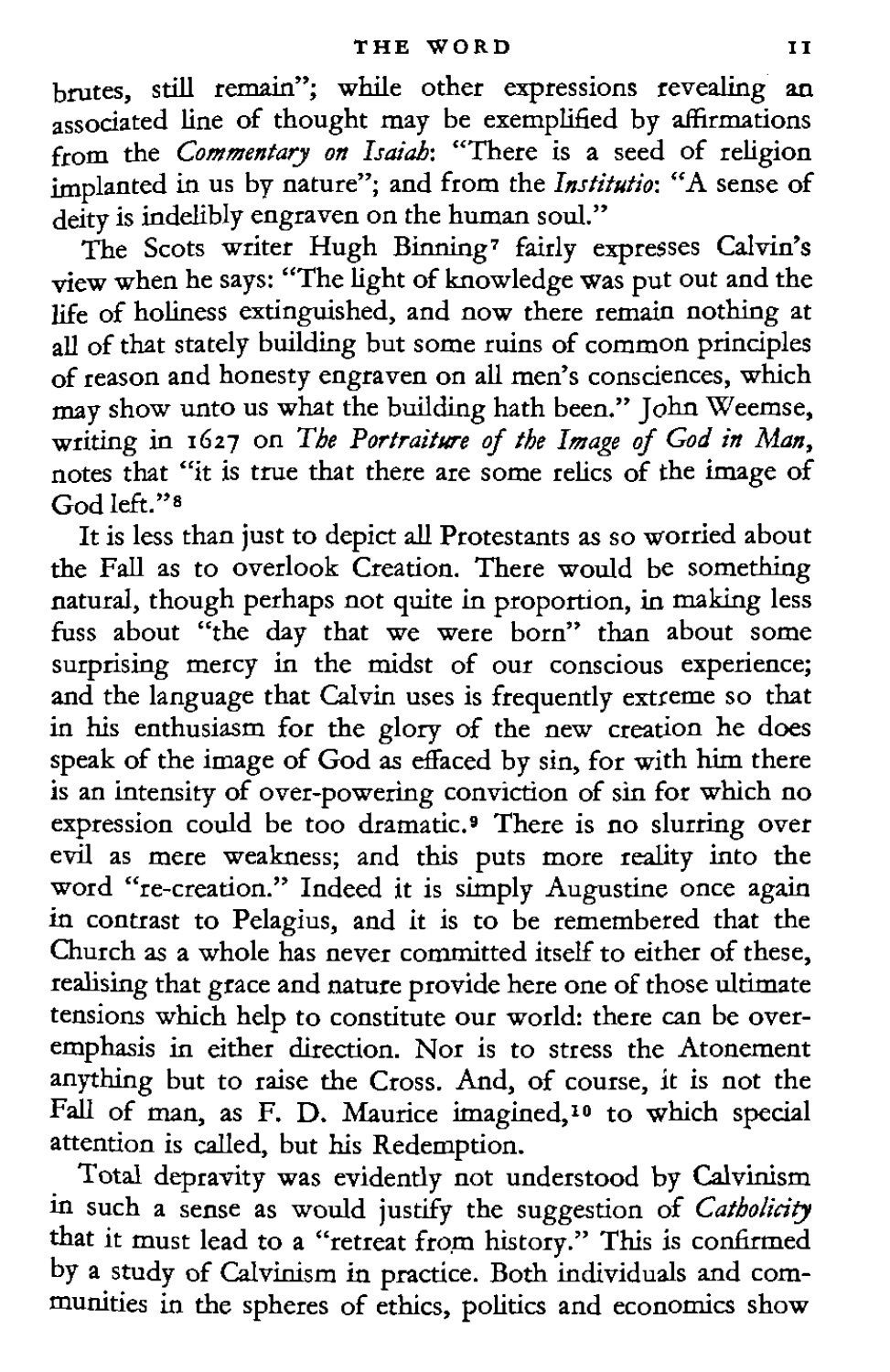religion in close touch with life. And even the Puritan who is so muzh afraid of the world forgets his Creator no more than the Catholic ascetic. The controversy between Barth and Brunner, Cullmann's analysis of "die Allherrschaft Christi und das Heilsgeschehen," the confusion that always remained in Augustine's mind as to the exact boundaries of *civitas dei* and *civitas* terrena, the constant historical conflicts between Church and State, all offer analogies to the problem of creation and redemption.

Calvin mentions that "long declamations" would be required if one sought to speak at all adequately of creation, and he takes space only to exclaim "how great must have been the artist."<sup>11</sup> He expresses pious delight in the works of God, and recognises the divine perfection in the sustaining of such a universe; and his theology of the created order may be summed up in his statement that "the Lord himself, by the very order of creation, **has** demonstrated that he created **all** things for the sake of man."<sup>12</sup> God is Creator and Lord of all, but we are in a special position as His sons. The doctrine of Redemption is therefore stressed, according to which Christ "restores us to true and perfect integrity."<sup>13</sup> That is to say, we begin with what is most characteristic about God, His saving love, His original purpose to bless, evident in creation, and reaffirmed in such marvellous fashion in the Incarnation.

Bishop Kenneth Kirk in his Vision of God<sup>14</sup> notes a paragraph in the *Institutio* where Calvin mentions "with some enthusiasm" the divine bounties in creation. It is indeed a fine passage; but Dr. Kirk thinks that it is too short compared with the space afterwards given to the dangers of abusing the gifts of God or what he calls Calvin's "rigoristic" view. But one might as well criticise the Sermon on the Mount for saying nothing friendly about Sinai and the Old Testament "blesseds": these were the recognised accepted attitudes which made the new emphasis necessary while remaining its complement. Calvin could take for granted the doctrine of creation: he had his special point upon which to expatiate, and he puts it in its "cosmic setting" by that remarkable half-page. He had the sense to keep to the religious at that moment in spiritual history, and not lose everything in cosmological speculation, and there was grave need to call for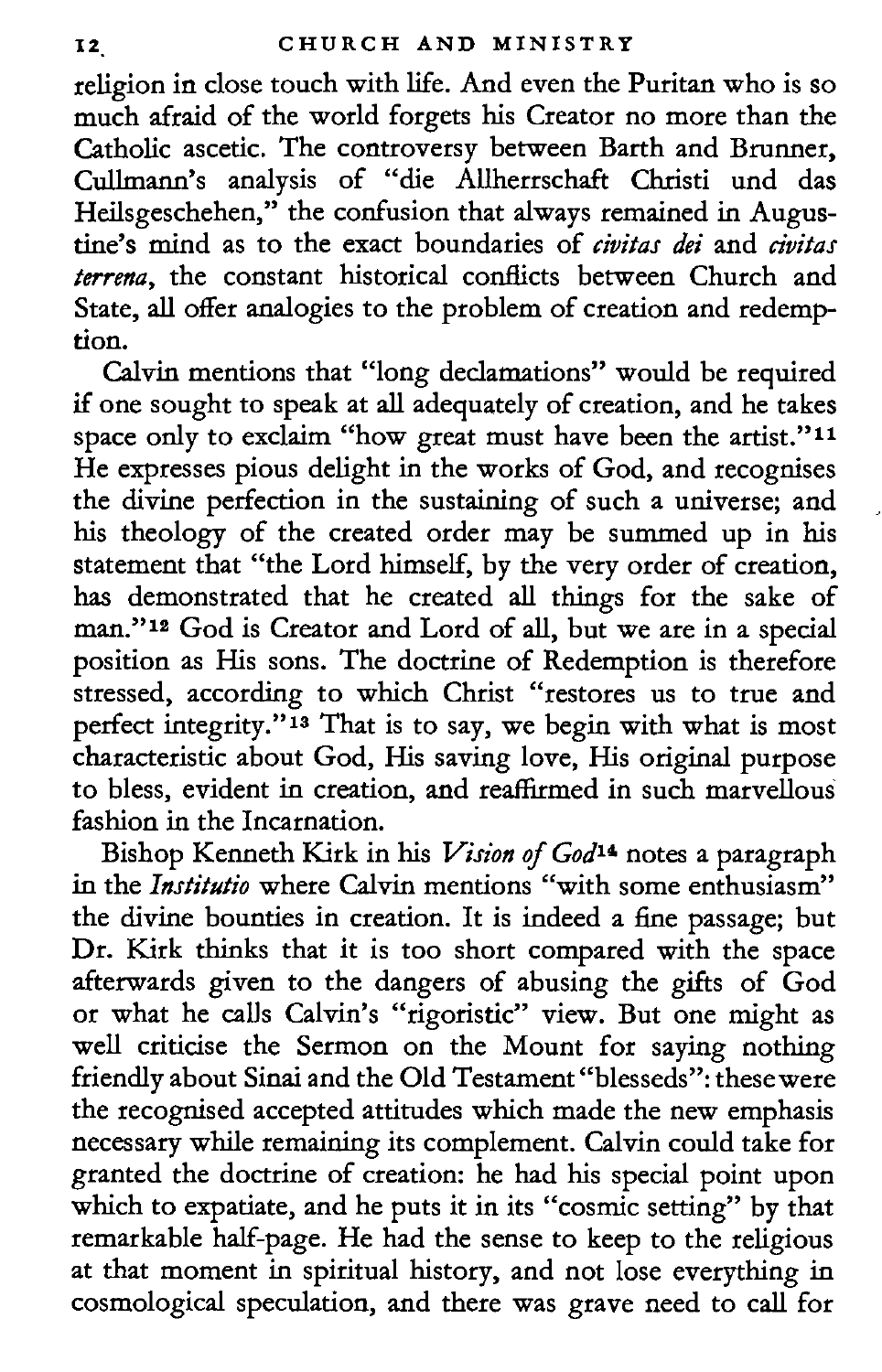repentance and to produce conviction of sin and to proclaim<br>the promises. It suffices that the title of the First Book of the<br>Institutio is De cognitione dei creatoris; but much else that beans<br>upon the doctrine of creatio together out of Calvin's writings in Gunter Gloede's *Theologia*<br>*maturalis bei Calvin* (1935), and recently by T. F. Torrance in his *Calvin'~ Darthe 4* **Mm.** 

The term "creator" is seldom applied to God in Scripture; but Scots theologians had it always in mind as evidence of combined power and beneficence, and this was of importance **as**  the background of teaching with regard to redemption. There **is** emphasis upon the sovereignty of God, on common grace, on God as source of all, the principle of order in the world and in experience: "a cosmic setting" for further doctrine. Abraham Kuyperls sought to express this by showing that Calvinism ''has not only honoured man for the sake of his likeness to the divine image, but also the world **as** a divine creation, and has at once placed to the front the great principle that there is a particular grace that works salvation, and also a commongrace by which God, maintaining the life of the world, relaxes the curse upon it, arrests its process of corruption, and thus allows the untrammelled development of our life in which to glorify Him **as**  Creator." George Hutcheson16 explains how St. John starts his Gospel deliberately on the lines of Genesis: "In the beginning"; and goes on to speak of the Word, and of Light and Life, as **in**  the Creation story: he **is** setting out to deal with the new Creation. Hutcheson shows how Christ manifested himself to all men "by the light of nature, holding out some sparkles of light concerning a deity, and some principles of justice and moral virtue, and by the works of creation and providence": a system of natural theology. James Ferguson<sup>17</sup> in his *Epistles of St.*<br>Paul follows a similar line, and says that "though the grace of redemption be not of equal extent with the work of creation ...<br>yet God's equal interest in a seeing He had equal interest in both by creation"; Christ by his Godhead and his part in creation was specially in a position to reveal interest in men as his creatures, and to re-create them. In Thomas Boston's *Fourfold State*<sup>18</sup> the first state is that of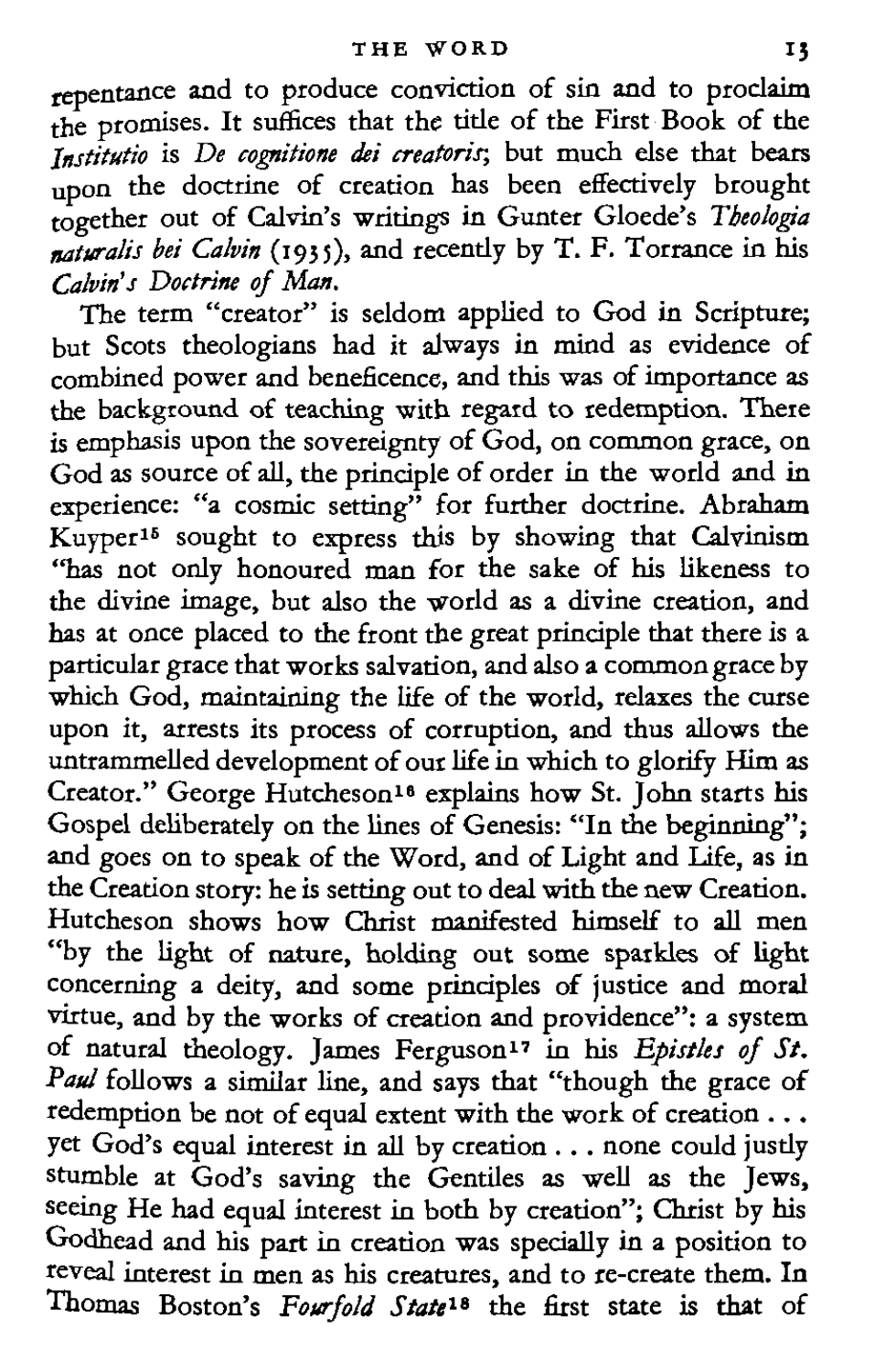Innocence, and the discussion is with regard to man made in the image of God, though admittedly the writer's aim in dilating upon conditions before the Fall is that "the ruins may the more affect us."

And might we not find a hint as to an adequate combination in Calvin's statement that God "continues to visit miserable sinners with unwearied kindness, till He subdues their depravity, and woos them back with more than a parent's fondness"?<sup>19</sup> "Paterna" here brings together nature and grace, creation and redemption.

We may certainly say that if the Protestant "emphasis on Grace" is capable in extreme cases of having such results as those indicated in *Catholicity*, this does not hold of Protestantism generally or of the Church of Scotland in particular. At worst it provides an overemphasis complementary to that of *Catholicity* itself.

TΤ

In the beginning of the first creation was the Word; and the second commenced when "the Word was made flesh." The report of his redeeming work and of his doctrinal and ethical guidance, as made under apostolic influence, has come down to us in the New Testament; and this, taken with its necessary background in the sacred literature of the Old Testament, was re-discovered at the Reformation period, and regarded as the very Word of God, the authoritative record of God's will in creation and providence and in redemption, and of His purpose with reference to the establishment of the Kingdom.

In Scotland it was felt that a primary function of the Church was to listen. "Speak, Lord, for Thy servant heareth." Calvin20 in this connection several times notes Hab. ii. I: "I will stand upon my watch, and set me upon the tower, and will watch to see what He will say unto me," and Isa. ii. 3: "Come ye, and let us go up to the mountain of the Lord, to the house of the God of Jacob; and He will teach us of His ways, and we will walk in His paths." Such verses were held to emphasise the hearing of the Word in Church. The Word was what God had to say to community and individual through His Spirit-guided prophet directly or indirectly on the basis of Scripture. The Reformation rediscovery of the Bible amounted to a startling and dazzling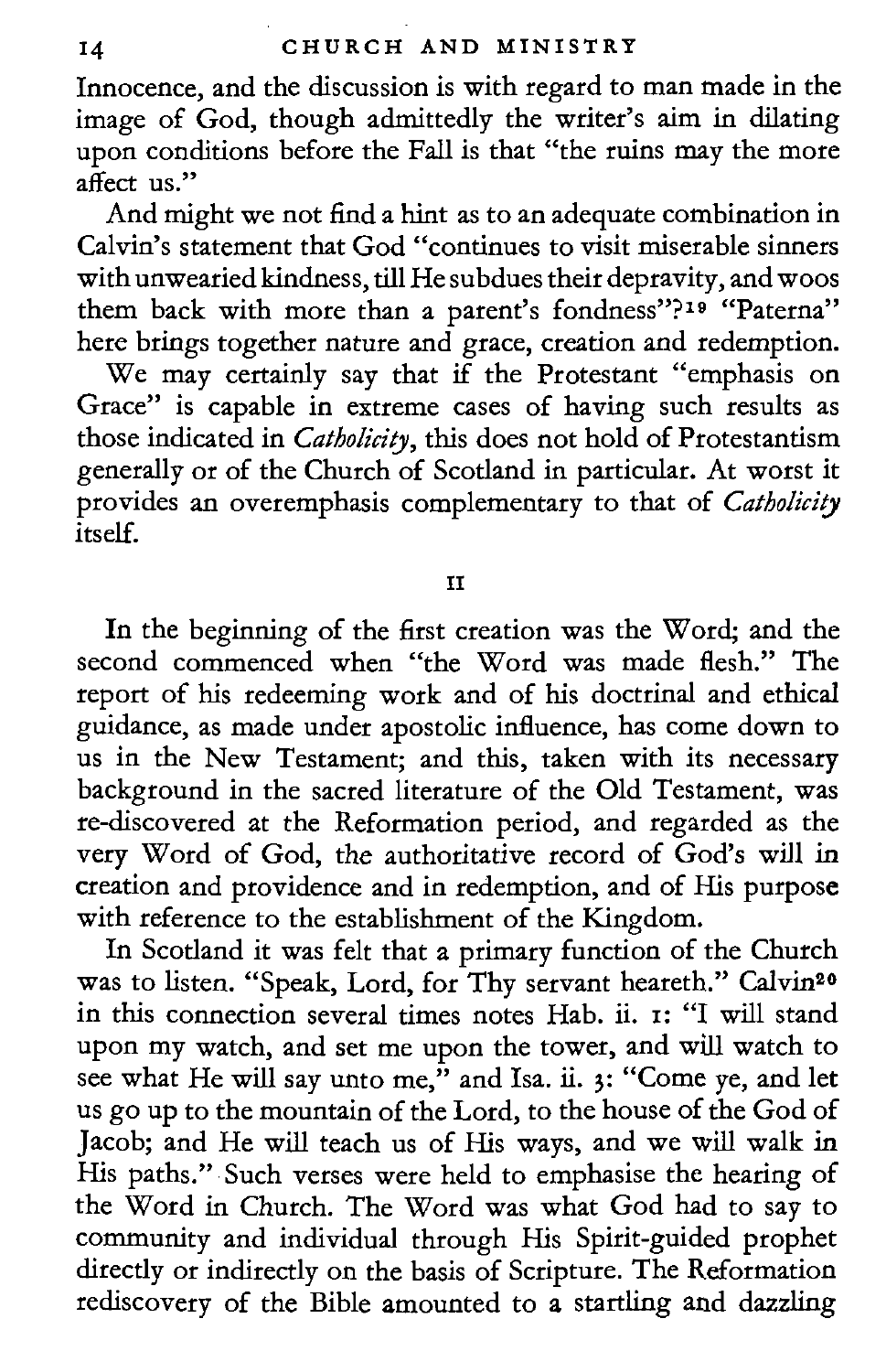revelation. There is overwhelming proot of extreme ignorance<br>of the Bible<sup>21</sup> among the clergy of the old Church in Scotland, and when the book was opened up to the people at the Reformation there was uncovered so much that was new, different from what was expected, surprising both in depth and in simplicity, that men were naturally only able to make a very imperfect evaluation. When one stands for the first time before some famous picture, a glance may convince one as to the genius there manifested; but only after repeated visits could one feel that one knew the picture and had discovered the artist's secret. Even when one felt that one had grasped the conception and could<br>identify oneself with the aim, problems of interpretation would<br>rise in the mind, hesitations as to whether the painter was right<br>in this or that, disillusionment Similarly it must have been with men suddenly ushered into the library of Scripture and brought face to face with this picture<br>of the Christ. If there was misapprehension, misdirected enthus-<br>iasm, idolatry, can one be surprised? It was suspicions as to such<br>possibilities that had kep

The Reformers were sadly lacking in facilities for studying both Bible and early Church history, and so failed to observe some of the plainest problems, and to see in true perspective<br>what was before them. Turning from a Church which had<br>sadly and culpably failed them, people sought a more immediate<br>authority, and the Bible came to be regarde manner criticised by Hooker,22 or even that illustrated by a sermon of Voetius at Utrecht in 1654 which pronounced Scripture to be the authority on politics, economics, rhetoric, physics, arithmetic, music, metaphysics, medicine and much else.23 John Knox was persuaded that the Bible declared the Word of God so plainly that only obstinacy could leave any one in doubt.24 The Reformers were in no position to imagine the problems which became so pressing under nineteenth-century scientific criticism. They could only agree that such views as they propounded must submit to the Scripture test, and that their truest disciples would be such as were prepared to desert them for the Word, if choice had to be made." Literalism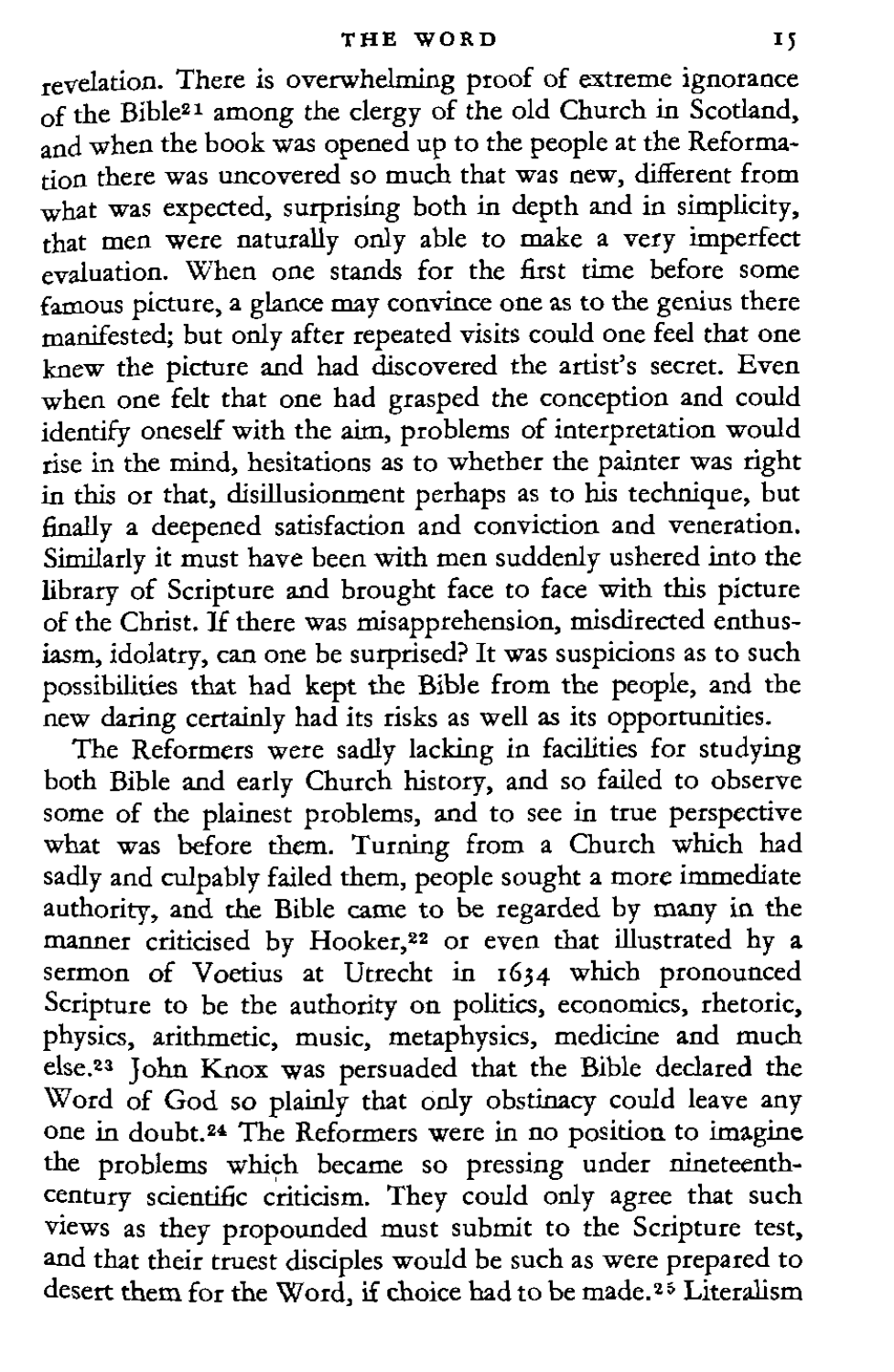was general. It is a mistake, however, to regard this as of the essence of their faith. Calvin like all the others could onlv make use of the categories of his own time; but it should be noted that he was a much broader-minded person than the scholastic Calvinist of the second generation, and that too many people continue to assess him from a knowledge that is confined to the Institutio, and ignores the Commentaries and the Sermons. Though many of his followers through the centuries would come under John Robinson's censure that "they stick where he left them, a misery much to be lamented,"26 this does not make such prosaic admirers the true representatives of his spirit; and one best honours him by calling attention to utterances which plainly reach out beyond the limitations which the times imposed.

Thus, on the ode hand, Calvin and his Scottish adherents were severely limited and could not be expected to be precise as to the relation of Word and Scripture which has come to be commonplace with us. Their immediate reaction to the issue, had it been raised, would have been to identify these; they habitually used the expressions "Word of God" and "Scriptures" without distinction. Calvin<sup>27</sup> spoke in unqualified terms of the authority of the Scriptures, which should be "believed to have come from heaven as directly as if God had been heard giving utterance to them." The Bible he held to be perspicuous, sufficient and in all respects reliable. "Scripture bears upon the face of it as clear evidence of its truth, as white and black do of their colour." What was in the Bible he accepted; what was not in the Bible he thought might be left out of account: "all men," he said, "are infected with the disease of desiring to obtain useless knowledge."28 He generalised particular commands, such as: "Thou shalt not add thereto," from Deut. **xii. 32.29** The unity of the Bible,30 and the equal inspiration of all its parts, he assumed. The proof-text method was employed, corroborative verses being collected indiscriminately, so that in support of fasting he is ready to quote Esther and Acts, while elsewhere he establishes one point from Psalms and I Corinthians, and another from Genesis and Ephesiaqs. Old Testament passages are described as "dictated by the Holy Spirit," while the writings of Apostles, who are "sure and authentic amanuenses of the Holy Spirit," are regarded as "oracles of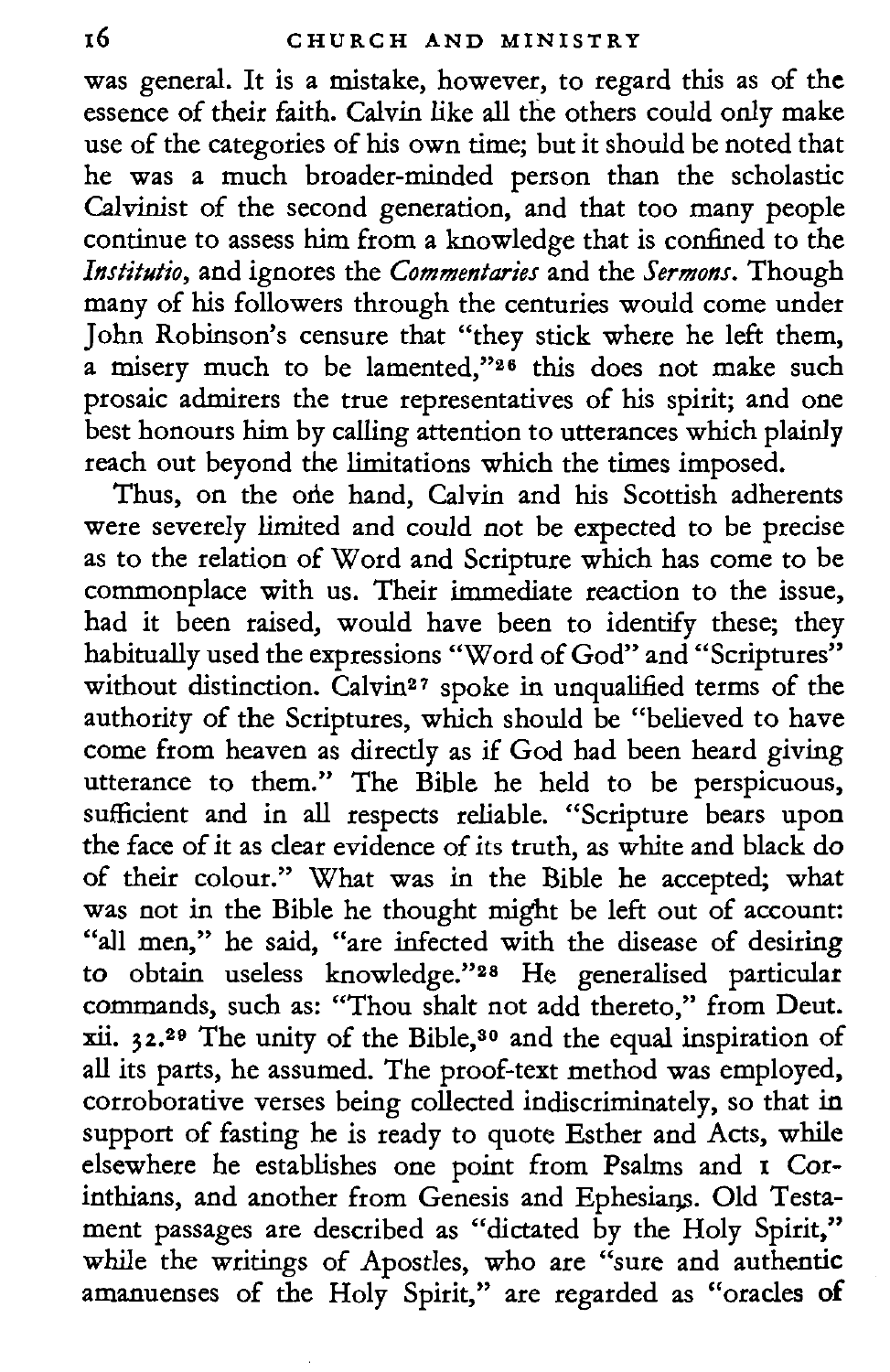God."<sup>31</sup> Beliefs and practices required warrant from the Bible:<br>"nothing is safer than to banish all the boldness of human sense<br>and adhere solely to what Scripture delivers."<sup>32</sup> Faith, he stated plainly, depends upon the Word; the Creator reveals Himself<br>in His Works, but our eyes are dim and need spectacles: these<br>the Bible supplies.<sup>33</sup> In one passage he goes so far as to say:<br>"Ceripture is the school of the Hol him had only one message, and the difference which he admits<br>between the Old Testament and the New<sup>35</sup> is not in the revelation, but in the receivers of it to whom God adapted Himself so that we have in the one a material kingdom, the letter, types, fear, a national religion, but in the other heavenly felicity, reality and spirit, fulfilments, love, and a universal faith. The Old provides but a shadow of what is to come. At certain points, sometimes curiously selected, he does not doubt but that the Old is superseded: thus musical instruments38 were allowable for Jews but on no account for Christians, while, however, heroes such as David<sup>a7</sup> are accepted as examples as well as types. This is one side of the picture.<br>But Calvin's practice frequently reveals an independence

not restrained by the strict identification of Word and Scripture.38 The thought of a **man** of his intellectual and spiritual vigour fitted awkwardly into the categories which he unconsciously assumed or consciously imposed upon himself as a child of his times. He lived before Wellhausen and Colenso and Robertson Smith, but he shows the same critical spirit as one sometimes finds in the Fathers; refers to the doubts of Eusebius regarding 2 Peter, and agrees with Western opinion that Hebrews was certainly not written by St. Paul; suggests that there must be interpolation in I John ii, but hesitates about accepting Jerome's omission of I John v. 7. The Epistle of James troubles him as far as authorship is concerned, but he allows it a place in the canon because he sees "no just cause for rejecting it," and nothing in it "unworthy of an Apostle of Christ." He makes many ingenious attempts to meet difficulties arising from the inerrancy idea, but at times be goes far from his base, as when he declares that "the Apostles were not squeamish, for they paid

*B*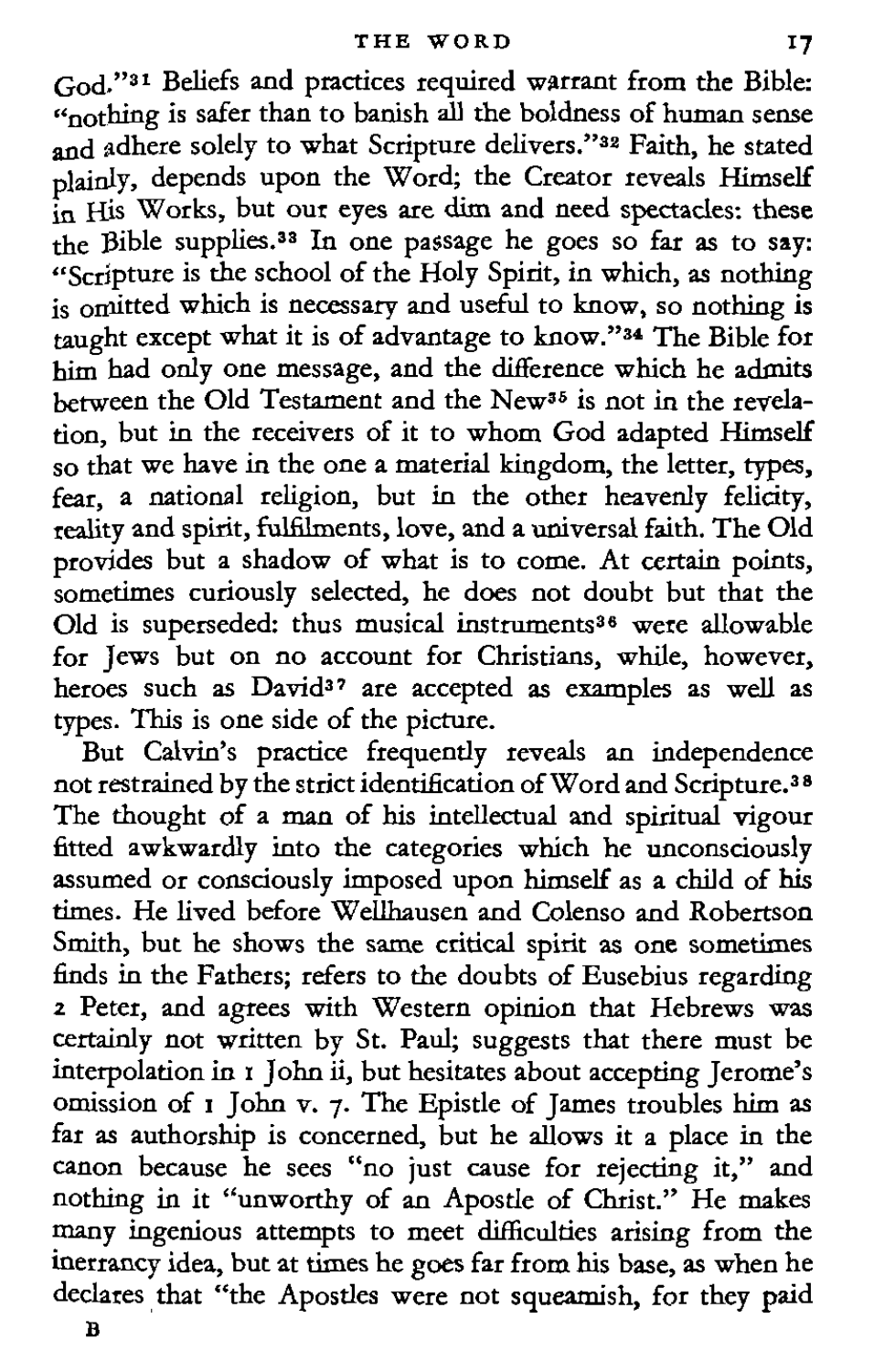more attention to the matter than the words."39 He is not nervous about mistakes in the letter of Scripture, noting how Jeremiah is named for Zechariah, and how St. Paul's quotation from Isa. lxiv. **4** is not in accord with the Hebrew text. Allegory, the unfailing refuge of the puzzled, had no attractions for him, for he considered it audacious, far-fetched and childish, believing that the literal meaning of Biblical statements ought to be taken seriously, and showing insight into, and concern for, what the author actually wished to say to those for whom he wrote at the time, displaying also honesty and common sense in discarding or accepting interpretations, and proving himself well aware of the importance of context in this connection. Though he believes that Scripture shines sufficiently by its own light, he keeps on bringing in reason to substantiate what it appears to teach, and he insists upon the responsibility of the individual to examine and study the Bible, and presses for education, not only of the clergy, but of the people.

## III

All the Reformed Churches paid careful attention to education. Ignorance was one of the admitted abuses of that old system which they were seeking to replace. It seemed plain that the function of the Church to proclaim the Word demanded that its ministers be trained in languages and theology so as to understand it, and that the people be sufficiently enlightened to follow the exposition. There is involved here a special emphasis on Truth, and a high estimate of the place of knowledge in connection with religion. Such an attitude was natural in the Age of the Renaissance, for not only the Bible, but the mind of man, had been rediscovered. Knowledge had come to the sixteenth century as, under the influence of scientific advance, it came to the nineteenth; and something of the same arrogance characterised its use. Education was imagined to be the one thing needful. Writing had come to be supposed the pre-eminent means of self-expression, and interpretation by reason was immediately introduced, for words are nothing in themselves, but are of importance for what they convey. If words are the road to meaning, meaning is the justification of words. In Calvinistic circles the intellectual element tended to be over-prominent, and reason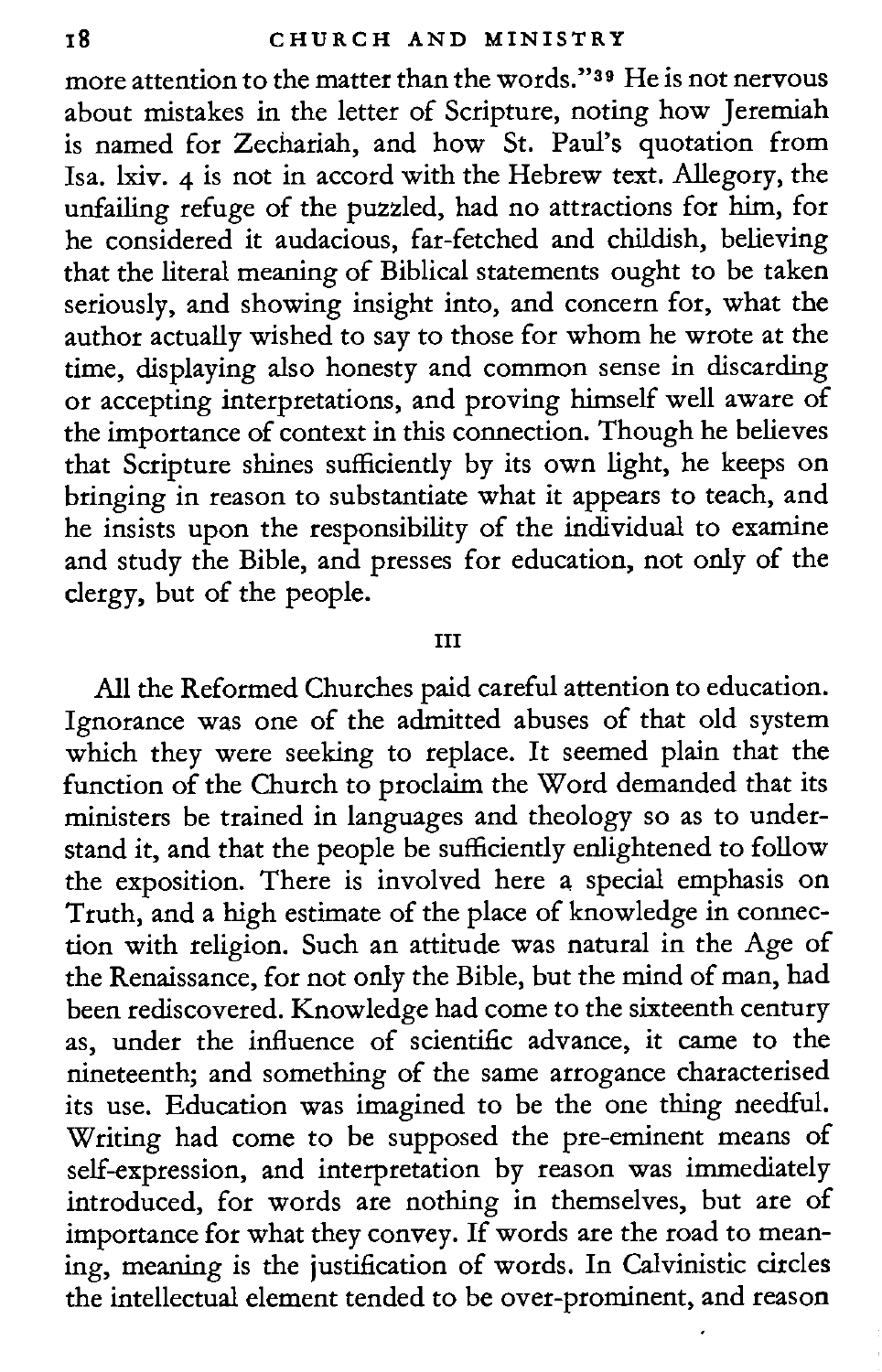very scornfully displaced the senses as the approach to the soul. Reading became a duty; print had begun its long masquerade as the herald of Truth. Calvin's *Institutio* opens by proclaiming that the two things necessary are knowledge of God and knowledge of man. Calvin himself indeed spoke of such knowledge as "the life of the soul" and his idea of Truth was that of the Gospel of St. John.40 "Knowledge," he says, "is connected with Faith because we are certain and fully convinced of the Truth of God, not in the same manner as human sciences are apprehended, but when the Spirit seals it in our hearts." He is thinking of "the light of heavenly wisdom in which God manifests Himself to us that He may conform us to His image." And he is well aware that "natural reason will never direct men to Christ," and that "natural perspicacity is of no avail for understanding spiritual wisdom." We shall bave to insist further upon this presently. But Calvin **was** a humanist, intellectual and erudite, and had the highest opinion of mind, mentioning its many noble faculties, "the swiftness with which the human mind glances from heaven to earth, scans the secrets of nature, and, after it has embraced all ages, with intellect and memory digests each in its proper order, and reads the future in the past," "intellect by which we are able to conceive of the invisible God and angels," "ideas of rectitude, justice and honesty."41 Sheer scientific knowledge was therefore in no danger of neglect, and at times came to be confused with something more spiritual so that theology might even be mistaken for religion. Scotland would with difficulty have recognised as a Christian one who was not "well seen" in the *Shorter Catechism.* 

The pamphlet entitled *Catholicity* states that "Among large sections of orthodox Protestants, a dislike of rational thought, for fear of rationalism, has become traditional." It is true that some Protestants have, like Tertullian, developed a dread of learning, mostly, one would imagine, from outside. We can see<br>this in the Faust legend, and George Fox may be taken as typical<br>of enthusiasts for a simple gospel and a conviction that brains<br>have nothing whatever to do wit Scots in the Cromwellian period who preached "down doctrine, and up Christ,"42 and something of this disdain of culture and even of manners showed itself among Seceders of the eighteenth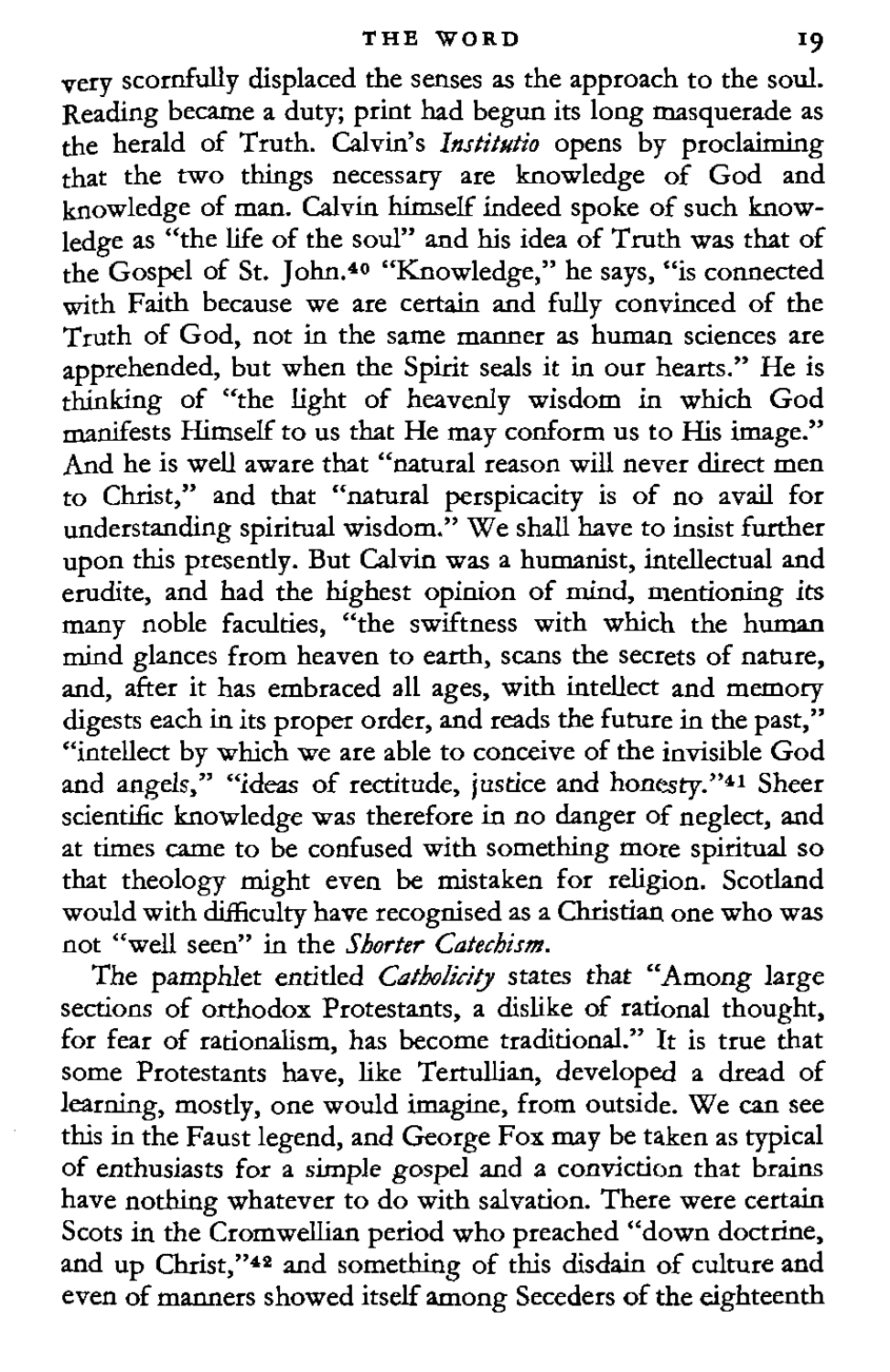century, partly perhaps by way of protest against the worldly life and secular libraries of the Moderates. Their works contain occasional warnings against "unsanctified learning" which was rightly bracketed with "mere morality," warnings very pertinent in this age of the atomic bomb; but Thomas Boston, though his own collection of literature was sadly restricted by sheer poverty, had the grace to commend outside reading so long as the student took care "to bring and consecrate the spoil to the service of the tabernacle."<sup>43</sup> But so far is it from being true of Calvinistic countries that they had developed a traditional dislike of rational thought, that the assertion might rather have been that "among large sections of orthodox Protestants" no such dislike was in evidence. Indeed, as already hinted, one of the defects of Calvinism, especially in the seventeenth century, was its intellectualism.

There was, of course, alarm about rationalism in Scotland. If a Scots preacher was not denouncing Bellarmine, he would probably be disposing of Descartes, Spinoza and particularly Hobbes. Later there was worry about Samuel Clarke; and the Scottish Church was highly elated when it came to be imagined that George Campbell had refuted Hume and that Beattie had vindicated Truth against Voltaire. But the situation was not different from that in England where, for example, "fear of Rationalism" had much to do with the Oxford Movement. "Rationalism," wrote Newman,<sup>44</sup> "is the great evil of the day. May not I consider my post at St. Mary's as a place of protest against it?'Looking ahead, he saw Catholic Truth and Rationalism as "contending powers" rushing upon each other in "stern encounter." If the learning of some Scots evangelicals consisted, as was alleged, "only in the study of some anti-Arminian metaphysics,"45 there were always the moderates of whom **A.** P. Stanley makes so much in his impressionistic Lectures on the History of the *Church of Scotland*,<sup>46</sup> and whom Dr. Samuel Johnson so highly admired when he visited them in their Highland manses and took note of the Latin tomes in their libraries, or read their sermons with an eagerness qualified only by the regret that they were by Scotsmen.<sup>47</sup>

The pre-theological education of all Scottish ministers included instruction in the classics, in logic, metaphysics, moral philosophy and history of philosophy, with such elementary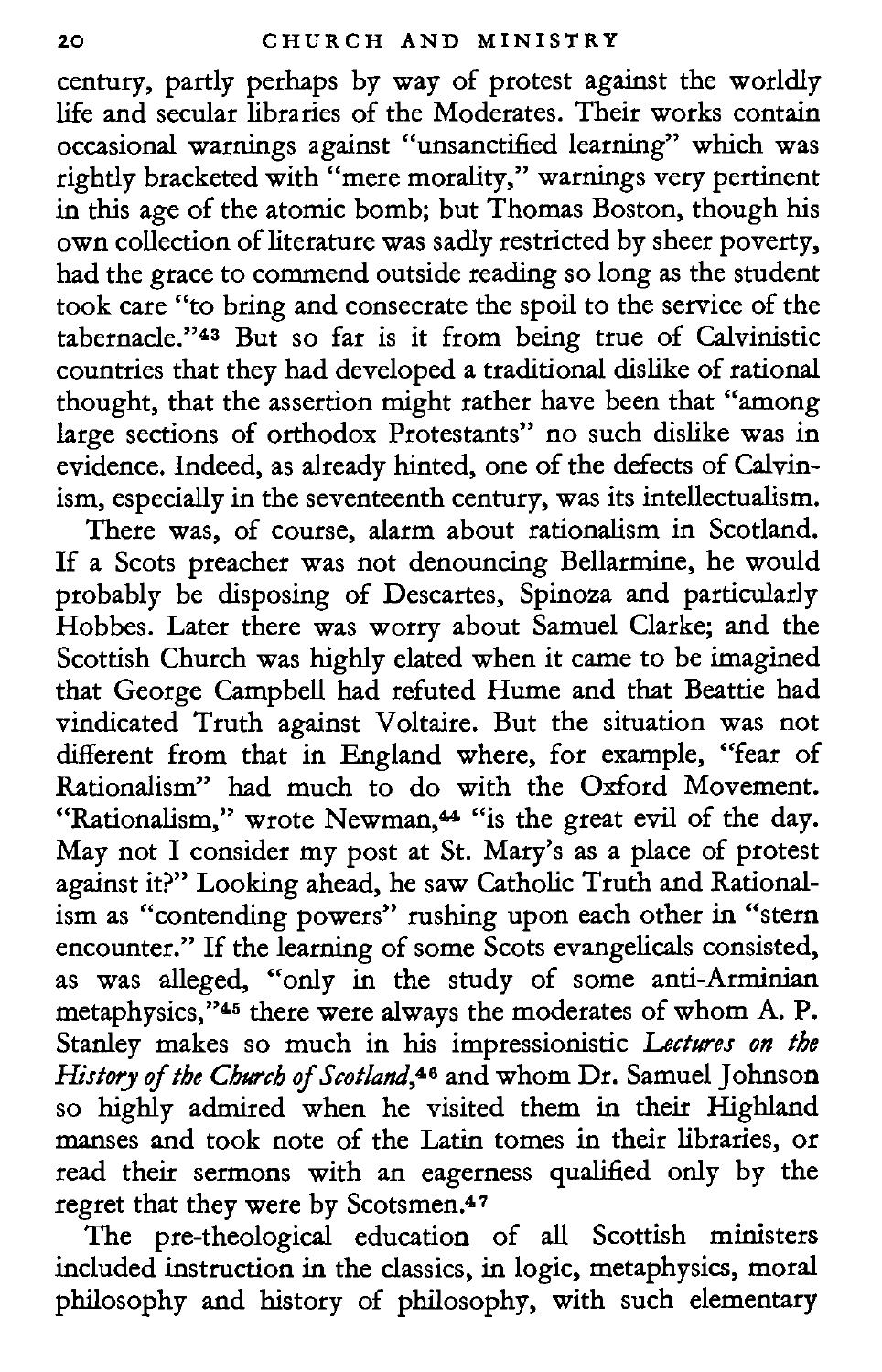psychology, economics and political theory as were available and physics and astronomy as these were understood at the time. The training was to a considerable extent according to the method of disputation, which was useful as mental discipline 2nd made for clearness of thought and expression, though it promoted an interest in victory rather than in truth. No one coming to the study of the Word after such an academic course would despise rational thought. He might not know what to do with it, but he would respect it. It is true that theology was scholastic, and rather an exposition of the Bible in the light of Calvin than an independent science. There was little originality of speculative thinking, and Scots quarrelled over ecclesiastical rather than over doctrinal points. The *Westminster Confession*  was not seriously questioned within the Church before the time of John Macleod Campbell; but since then there has been much distinguished theological effort, and to-day "among large sections of orthodox Protestants" the "discipline of rational thinking" is in no danger of neglect. Once again *Catbolicity* has made a rash and hasty generalisation.

Tolstoi has written that "not he is a prophet who receives the education and the culture of a prophet, but he who **has** the inner conviction that he is, must be, and cannot help but be, that and nothing else.''<sup>48</sup> This is an extreme utterance with regard to the self-authenticated ministry, but it represents an opinion which was common in English Separatism in the seventeenth century and which has by no means vanished. That which is here set<br>forth as the whole truth is, however, an important half-truth.<br>A university training is not enough. That everyone should be<br>to tead his Bible is not enough. This, as to the theological capacity of ordinary churchgoers, it must never be forgotten that the sermon upon which so much stress was laid **was** invariably embedded in religious worship, and was regarded as part of worship. At times in Scotland the accusation may have been justified that praise and prayer were popularly treated as mere preliminaries; but that was by no means the intention. The idea was rather that it is upon one's knees that one should study the Bible. It was after hallowing the name of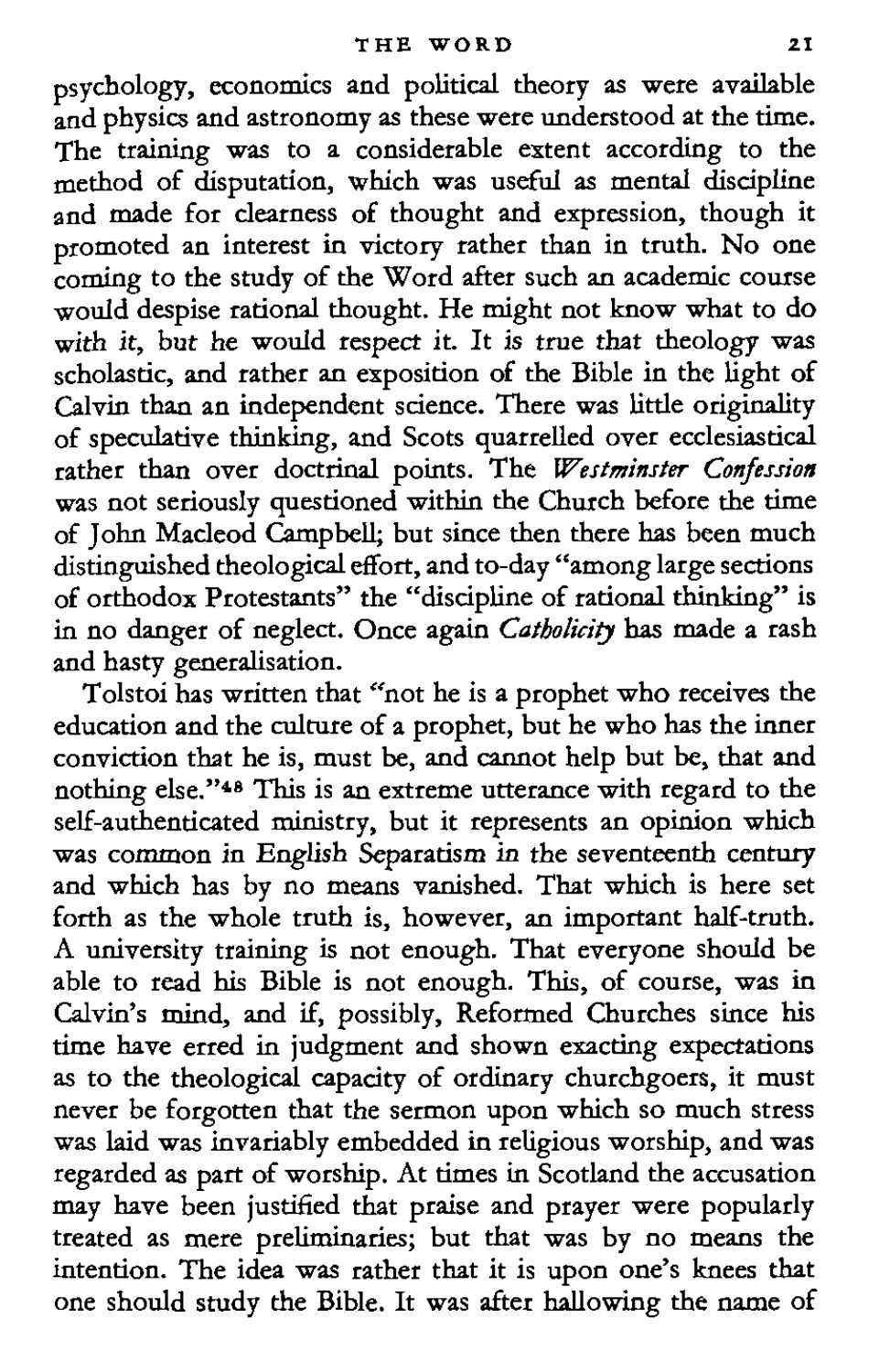God and singing and praying oneself into His very presence in true humility and self-dedication that one might hope to hear His Word. The people are there seeking communion with God that He may reveal to them His will, and through His prophet give them according to their needs, that they may return to duty renourished, and enlightened and instructed, with new resolution and power. "What an effectual instrument of God's power," exclaimed Calvin, "the preaching of the Gospel is."49 The Word of God to him meant "the clear image of His purpose,"60 and the appointed means by which men could be turned from their evil way was by hearing God's word, conveyed to them by such as had stood in God's counsel. It was not just *didache,* but *kerugma.* 

Calvin and his more spiritually-minded followers were well aware that useful knowledge does not constitute education, and perhaps later bibliolatry might have been avoided had men realised something of the difference between learning and wisdom, learning being capable of being imported, while wisdom is always a home product; if they had realised adequately that the Reformation was a spiritual movement, a turning from without to within; and if they had realised at all that the knowledge which they were being encouraged to seek had little resemblance to the assent to doctrine which satisfies Rome, and little connection with mere culture, but involved experience and meant convictions and decisions that affected the whole man, and were intimately related to imagination and wilL Wordsworth<sup>51</sup> speaks of

> *"those sweet counsels between head and heart Whence grew that genuine knowledge.*"

That gives the idea; and Hugh Binning made it dear long before when he wrote: "If you would profit by the Scriptures you must bring both your understanding and your affections to them"; "Faith is not an empty assent to the Truth, but a receiving of it in love, and when the Truth is received in love, then it begins to work by love. . . if the soul within receive the seal and impression of the Truth of God, it will render the image of that same Truth in all its actions."<sup>52</sup> A modern Scots theologian, Robert Flint,<sup>53</sup> similarly declares that for the apprehension of religious truths we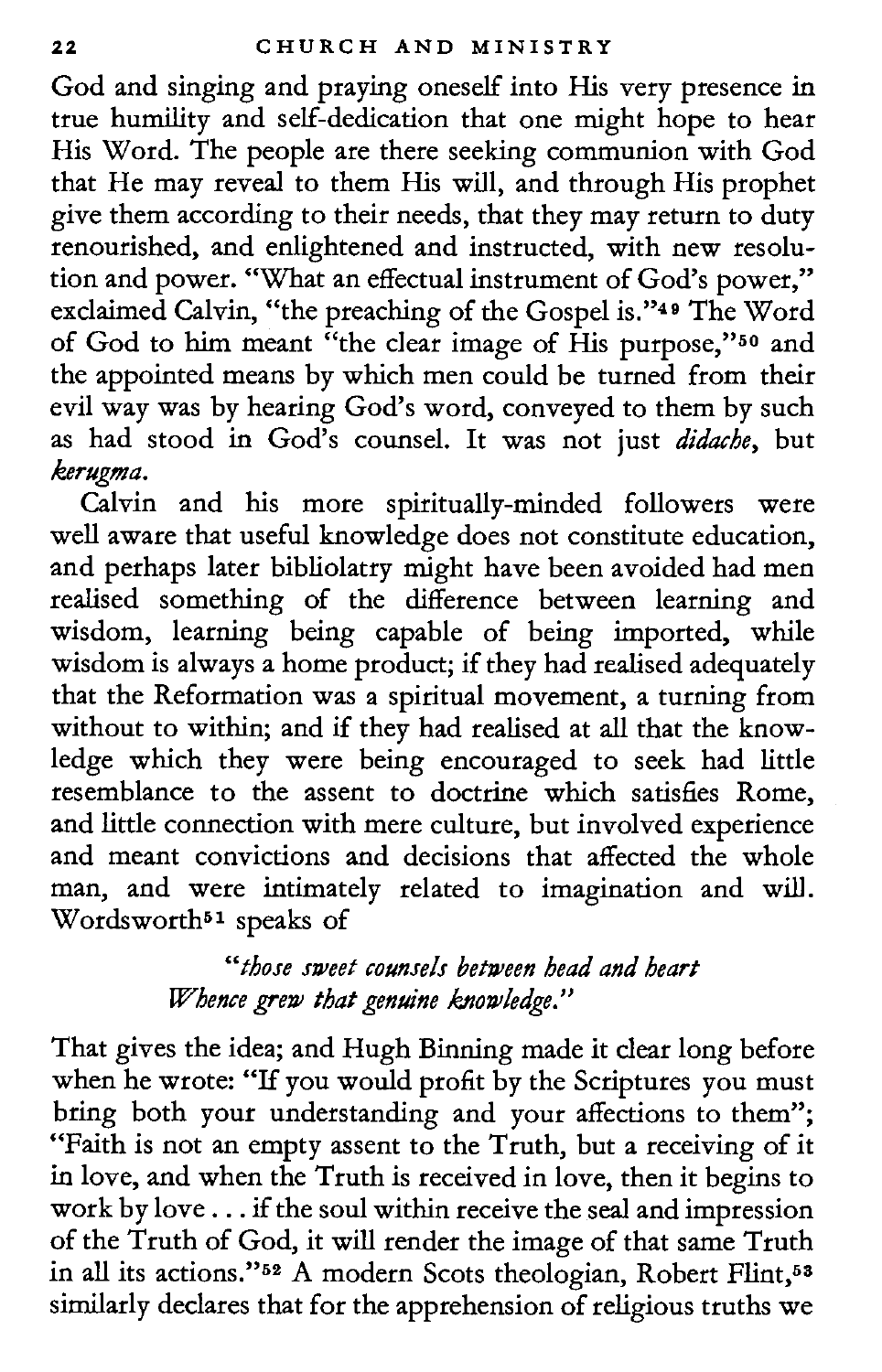need "a veritable spiritual experience of their influence on our<br>hearts and lives." Calvin notes also that humility is essential. He quotes Horace:

# **"Ni/** *mortal'ibus arduum est;*   $Coelum$  ipsum petimus stultitia"

and insists that "Man, with all his acuteness, is as stupid for obtaining of himself a knowledge of the mysteries of God,<br>as an ass is unqualified for understanding musical harmonies."\$4<br>He thinks of God letting Himself down to the measure of our minds, or in response to our humility lifting us up to Himself and shewing Himself unto us.

True preaching<sup>55</sup> will thus never be only pleasantly edifying,<br>or consist of "painful" communication and apprehension of<br>information or argument or clevernesses, or convey the impression that Christianity amounts to certain conventional opinions, to something in our bead. True preaching brings men into the real and effective presence of God. Actual sermons in particular cases may not achieve this, but does the performance of a rite invariably do so? True preaching will be the Word of the Lord spoken with authority; not just with sincerity, enthusiasm, intelligence and personality, though all these are necessary, but with authority. The essential Calvinistic sermon was drama; it involved learning, eloquence and wisdom, and appealed to the mind and to the emotions, but above all was directed to the will, and what it sought was not to talk about conversion but to achieve it, to accomplish nothing less **than**  to generate the Will of God Almighty in the human soul. There is something here as real and practical and life-giving as anything which the devotees of sacraments can find in the Word made visible. This is the Word of which it is written: "It shall not return unto me void; but it shall accomplish that which I please, and it shall prosper in the thing whereto I sent it."

#### **IV**

Fundamental in the Calvinistic attitude to Scripture, whether read or preached, is the doctrine of the Holy Spirit.56 Some standard of judgment was necessary, and the authority of the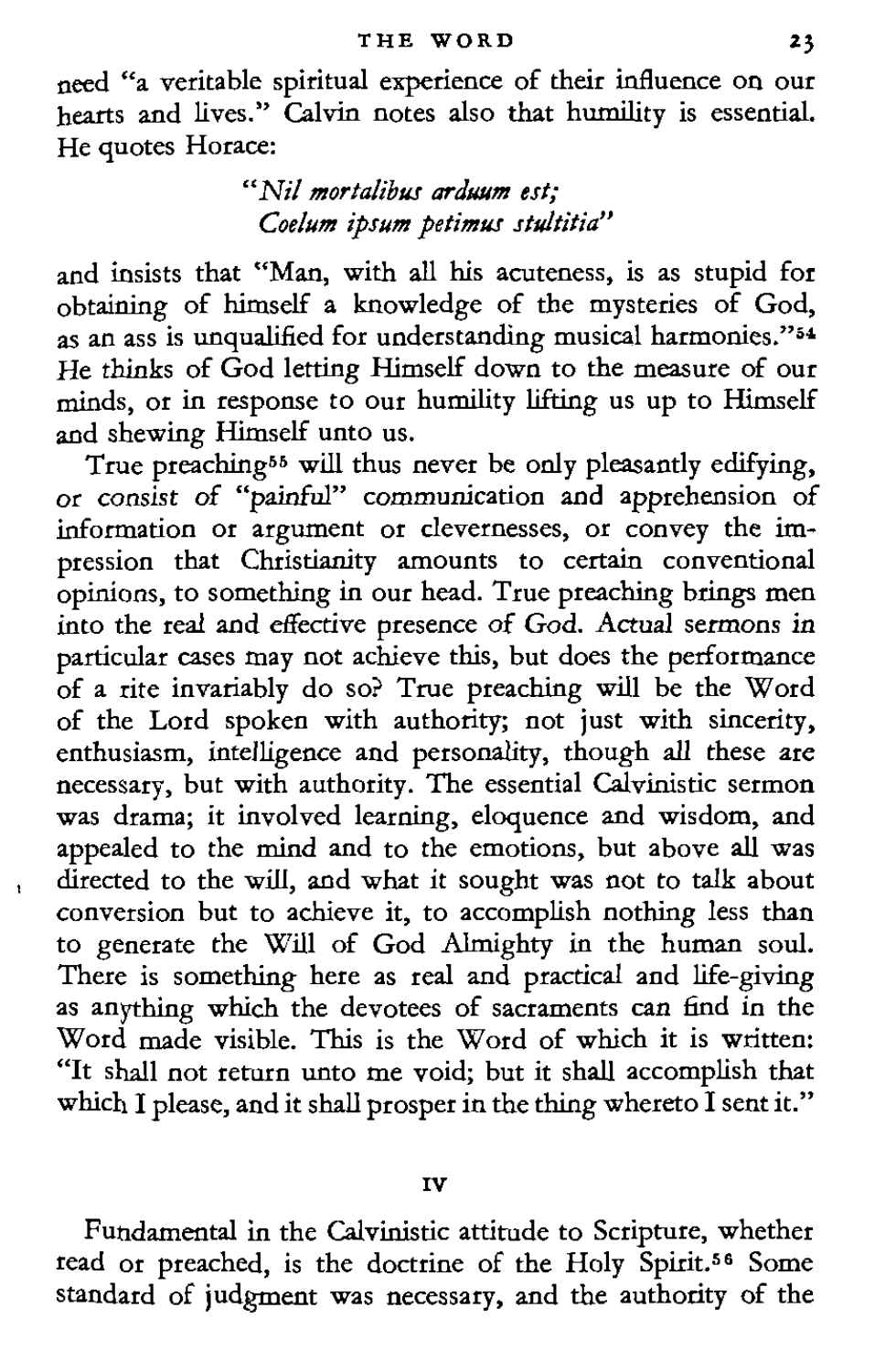Church had been largely set aside in sheer disgust; but everyone believed in the Holy Ghost, and so we find Calvin<sup>57</sup> writing: "Our conviction of the Truth of Scripture must be derived from a higher source than human conjecture, judgments or reasons, namely, the secret testimony of the Spirit"; "the only true faith is that which the Spirit of God seals in our hearts"; "then only does Scripture suffice to give a saving knowledge of God when its certainty is founded on the inward persuasion of the Holy Spirit"; "the external Word is of no avail by itself, unless animated by the power of the Spirit." In this connection Dr. Thomas Chalmers pertinently quoted Isaiah: "Read this I pray thee: and he saith,  $\overline{1}$  cannot; for it is sealed."<sup>58</sup>

It is by this route that Calvin approaches in practice to the modern view of the relationship and distinction of Word and Bible. This may be confirmed from a paragraph which he devotes to the term "sacrament," where he mentions the tree of life given to Adam and Eve as "an earnest of immortality," and the bow in the cloud given to Noah as pledge that no flood would again destroy the earth. "They had a mark engraven on them by the Word of God to be proofs and seals of His covenant. The tree was previously a tree, and the bow, a bow; but when they were inscribed with the Word of God, a new form was given to them: they began to be what they previously were not."<sup>59</sup> Similarly with the letter of Scripture. Calvin would never have agreed that everyone could find the Word in Scripture: the revelation is not for the casual reader. nor is it for the mere student. There must be the testimony of the Spirit. James Durham60 says that the only souls capable of learning, or of joining in, the songs of Heaven, are the redeemed; and Thomas Boston reminds us that "the coals with which the priests were to burn incense in the temple, were to be taken from the altar of burnt offering."<sup>61</sup>

But how does one recognise the leading of the Spirit and his "enlightening and renewing influences"? Is there not a danger of subjectivism? Serious peril of this sort may certainly be encountered. The vagaries of private judgment have been responsible for a multitude of sects, a plague of ignorant and crazy opinions, the anarchy of the inner light, and supposed guidance. We so readily make God in our own image, or act-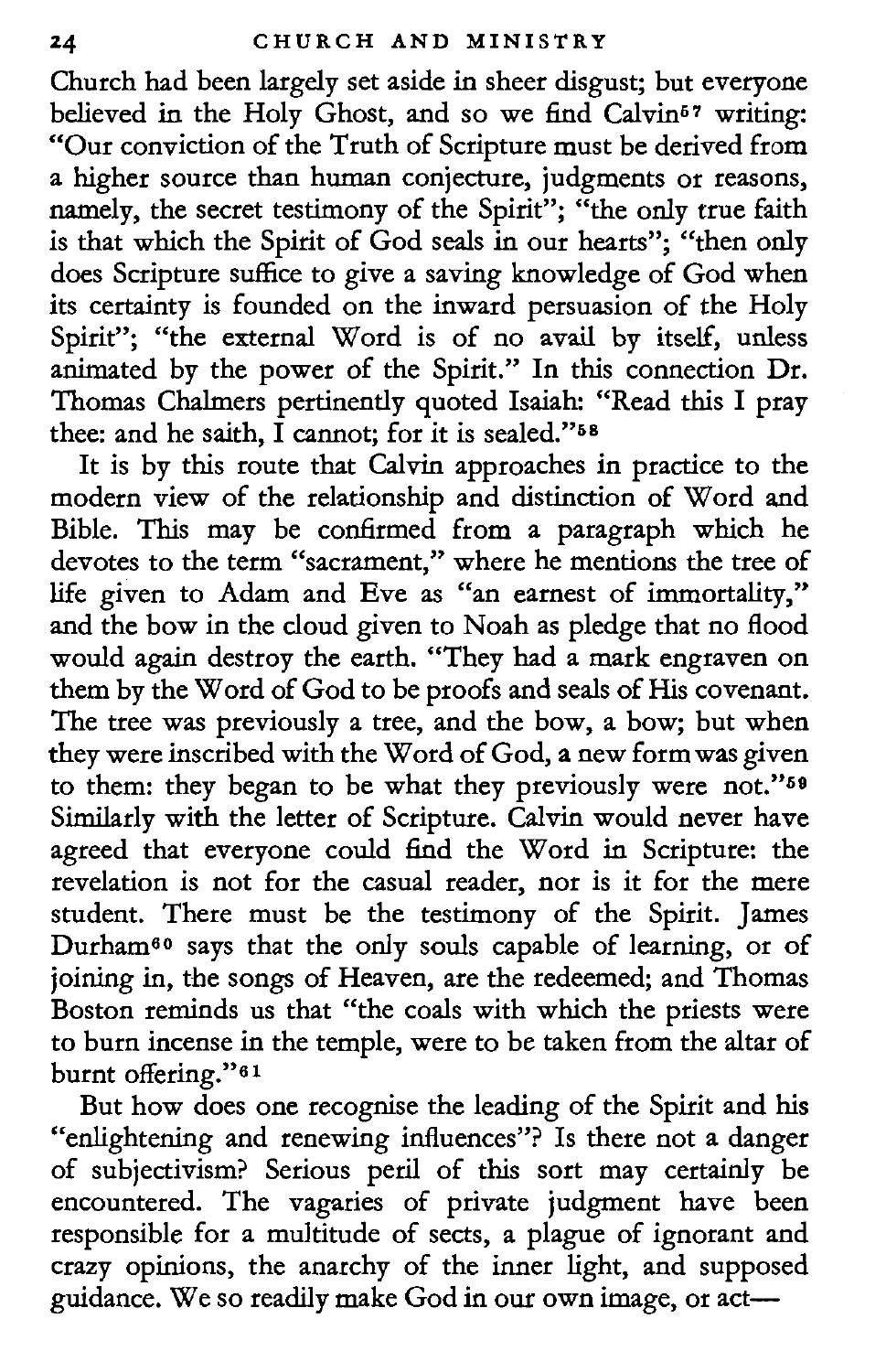*"like the irregular crab, Which, though't goes backward, thinks that it goes right Because it goes its own* way."62

**Calvin himself** did not escape **all** the time. He was sometimes overhasty in presuming that he had found Scripture support for doctrine or practice, his eagerness bringing him to make a number of surprisingly convenient discoveries. Thus in the matter of organisation one suspects that his conviction as to the clamant need for lay elders to overtake such work as that of the former bishops' courts, came to his aid in the interpretation of **<sup>I</sup>**Tim. v. 17.6% But Calvin's experience of Anabaptist fantasy had warned him; and Robert Blair<sup>64</sup> in Scotland could write: "This accursed way of Revelation we leave to papists and other sectaries," the tradition of the Romanists producing similar unverifiable instructions claiming to be divine in origin. Said **Calvin:** "Numberless fallacies of the devil will meet us immediately, unless the Word holds us in strict obedience."65 John Knox on his deathbed asked to have read to him a passage from St. John's Gospel in which he said that he had "first **cast**  anchor";66 unless we are so anchored in the Word, the wind that bloweth where it listeth may drive **us** very far from home, and wreck us in the end.

**Calvin** believed that he avoided such dangers by insisting that Word and Spirit must not on any account be separated. Romanist and other fundamentalists incline to take the Word without the Spirit, while the extremer Sects incline to take the Spirit without the Word. The balanced position is well stated by Professor Jean de Saussure of Lausanne: *"on se rappelle que sed I'Esprit certi-fie I'Ecritiire, nous rind certain* **de** *son caractire* **de** *Parole de Dieu, et que seuk la Bible ueri-fie nos inspirations, nous fait* **dis***tinguer lesque/les sont uraies, authentiquement divines et lesquelles ne sont qu' imagination humaine ou mime instigation satanique."67*  William Guthrie of Fenwick said: "The Spirit speaking in the Scripture is judge of **all** controversies."68 The Word requires the Spirit to interpret it, spiritual insight; and the Spirit confines himself to interpreting the given Word, bringing out the **real**  meaning and applying it.

That there is still some risk of subjectivism may be admitted.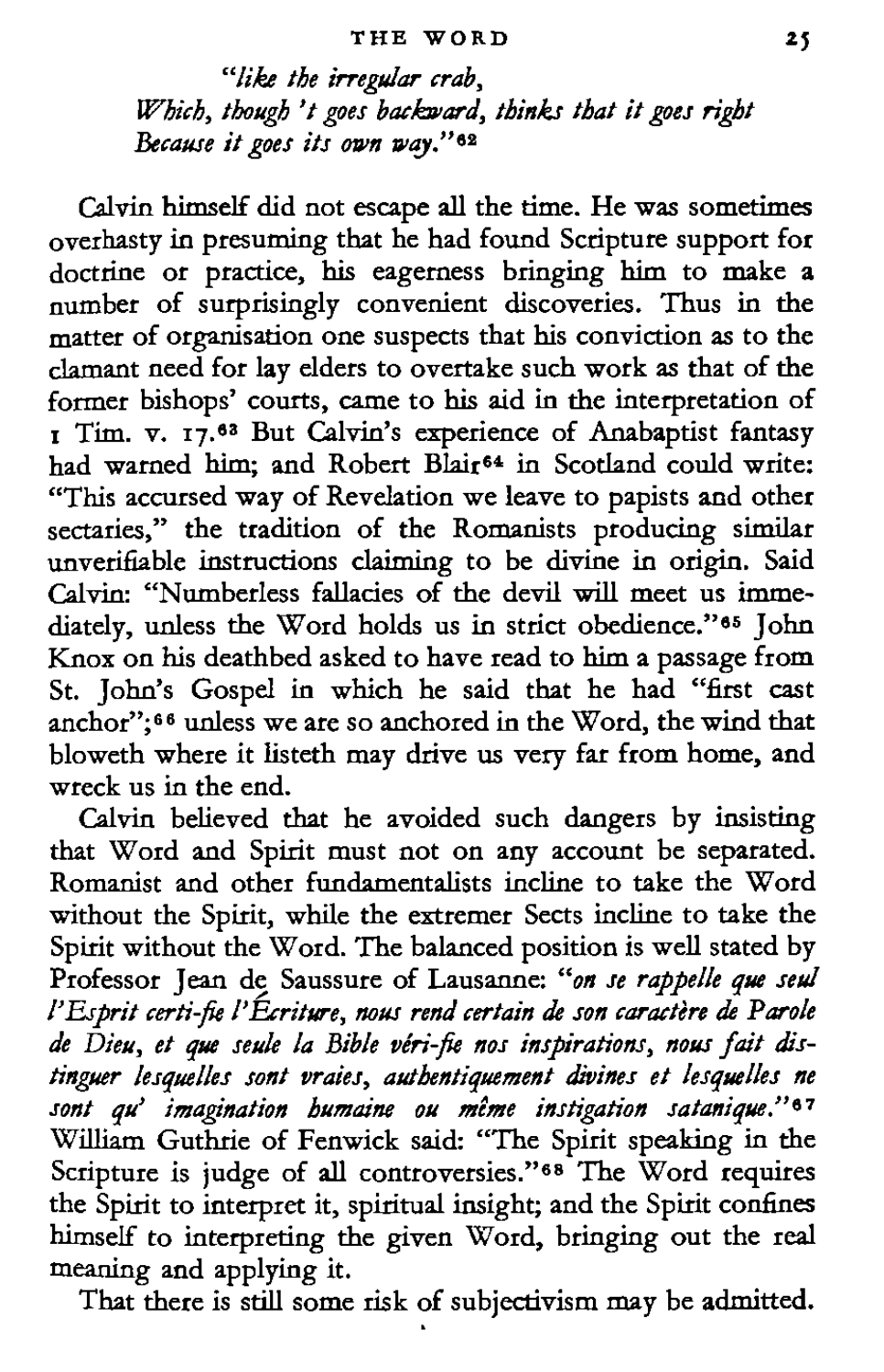We remember how St. Augustine had many difficulties with the letter of the Bible, and how the special service which was rendered to him by St. Ambrose was his introduction to the allegorical method of interpretation. The troublesome passage, it appeared, did not mean what a first glance had suggested: there was a spiritual significance which the initiated would recognise. Here was release. The method, as we know, was pursued with such zest that there arose the complaint of Theodore of Mopsuestia, that all that we can be sure of in the early Genesis story is that Adam was not Adam, the garden not a garden, and the serpent no serpent.<sup>69</sup> It may seem that, modern research having destroyed the identification of Word and Scripture, a similar escapism may intrude itself. Thus Barth's "event," his "perpendicularly from heaven," and similar expressions70 might be regarded as so far from the boasted objectivity of the system as to be comparable with Coleridge's well-known "Whatever finds me, bears witness for itself that it has proceeded from a Holy Spirit,"71 a direction very different from what was intended.

The whole Barthian movement, admittedly much the most interesting theological development of our time, is a return to Authority from the hesitations and resulting helplessness of Humanism, and a characteristic note is struck by such expressions as these:<sup>72</sup> "Not how we find a way to Him, but how He has sought and found the way to us"; "The Bible is God's Word so far as God lets it be His Word, so far as God speaks through it." So strongly is stress laid upon the activity of God that it is found necessary to indicate by way of qualification: "We are not here concerned to assert a passivity in man, which would set aside or even only limit his freedom." In practice, however, it is the subjective that triumphs. Indeed, Barth's situation might actually be compared with that of Mystics who spoke of the All of God and the Nothingness of Man, yet who in real life were as much the victims of their own fancies as any modern "grouper" under "guidance." In principle the appeal to authority would seem very much the same as that of Romanism: but the recent drift of the movement towards the left, the criticism of infant baptism, the approval given to congregationalist forms of government, the Kierkegaardian individualism in the attack on the multitudinous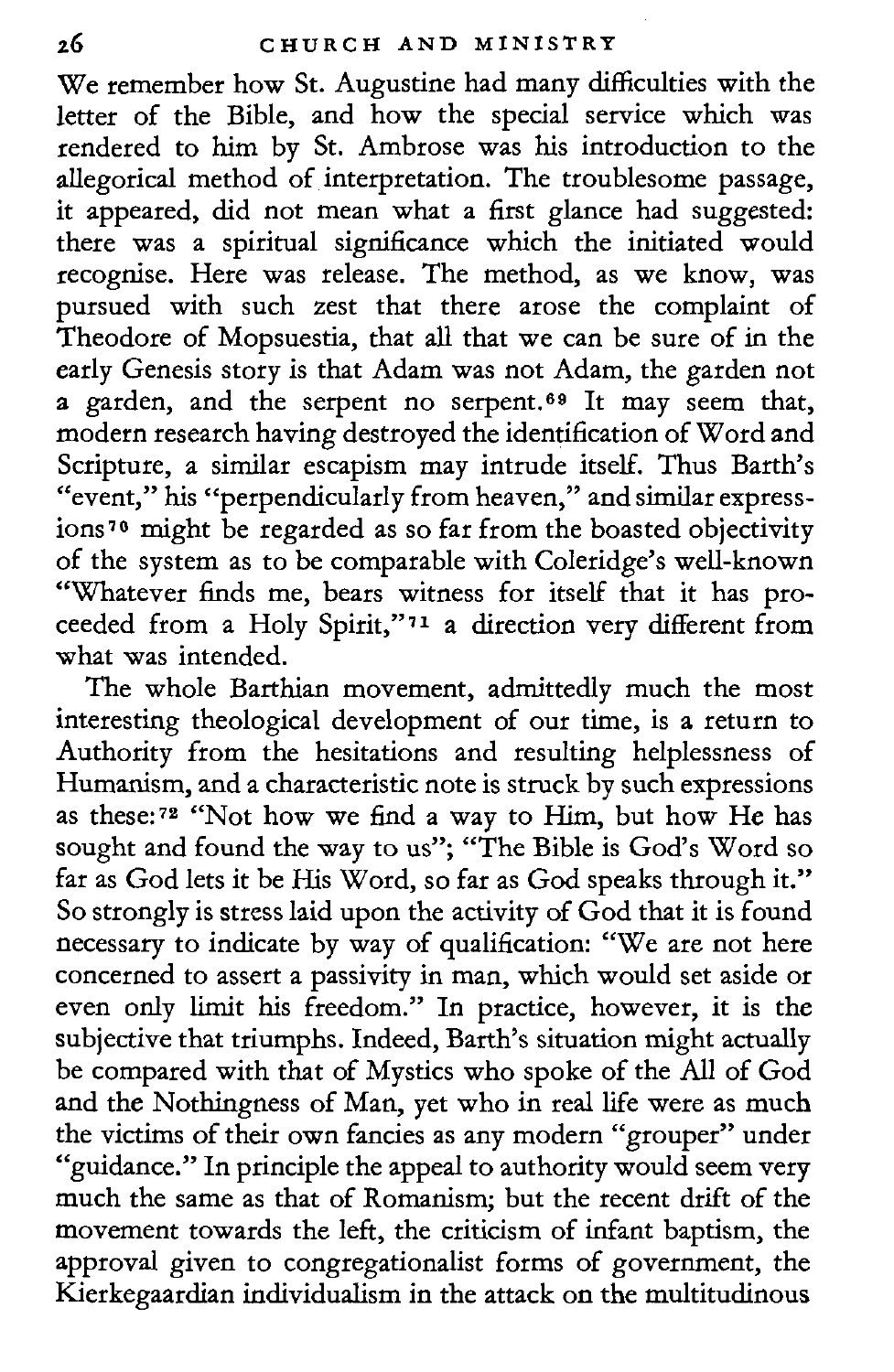Church, are plain proof that the ultimate authority is he who proclaims himself the Lord's prophet, and we have all the dangers of the religion of the Spirit, which Calvin so earnestly sought to counter by the effort to bind together inseparably Word and Spirit.

**v** 

Calvin further sought to strengthen his case by bringing in the Church, and this is indeed necessary, for, as Principal George Galloway has written, "The witness of the Spirit divorced from the historic life of religion furnishes no stable basis of religious truth."73 There are two sides to Calvin's teaching on Word and Church. On the one hand, he declared it a most pernicious error to let the Church decide as to Scripture values, an absurd fiction to assign to the Church the power of judging Scripture.74 He could not but have agreed with Barth, and indeed it seems obvious, that "when we inquire about the true Church, and consider preaching, the sacraments and the ordinances of the Church, it is Jesus Christ Himself as the Word of God, who has to be the subject of our inquiry."75 God made His revelation in Christ the Word, and to what was thus given to the Apostles and their circle, so far as they were enabled to grasp it, they proceeded to give their testimony, to bear witness before the world, proclaiming the Gospel.<br>Their testimony was presently in large measure recorded in the<br>books of the New Testament, and very opportunely, for history<br>leaves no doubt but that otherwise it w beyond recognition. As Brunner76 has put it: "We need the Bible because through this tradition alone we know and understand Christ." Scottish writers have said much the same, as for example John Dickie:77 "The Bible is our primary literary source of religiously effective knowledge of God and Christ"; and W. P. Paterson:78 "Scripture is our one authentic and trustworthy source for the knowledge of the revelation of God in Christ."

Such modern writers had, of course, no difficulty in compre-hending that the Scriptures which thus preserve the apostolic testimony take the form of a human production which is not by any means free from misunderstandings and inadequacies and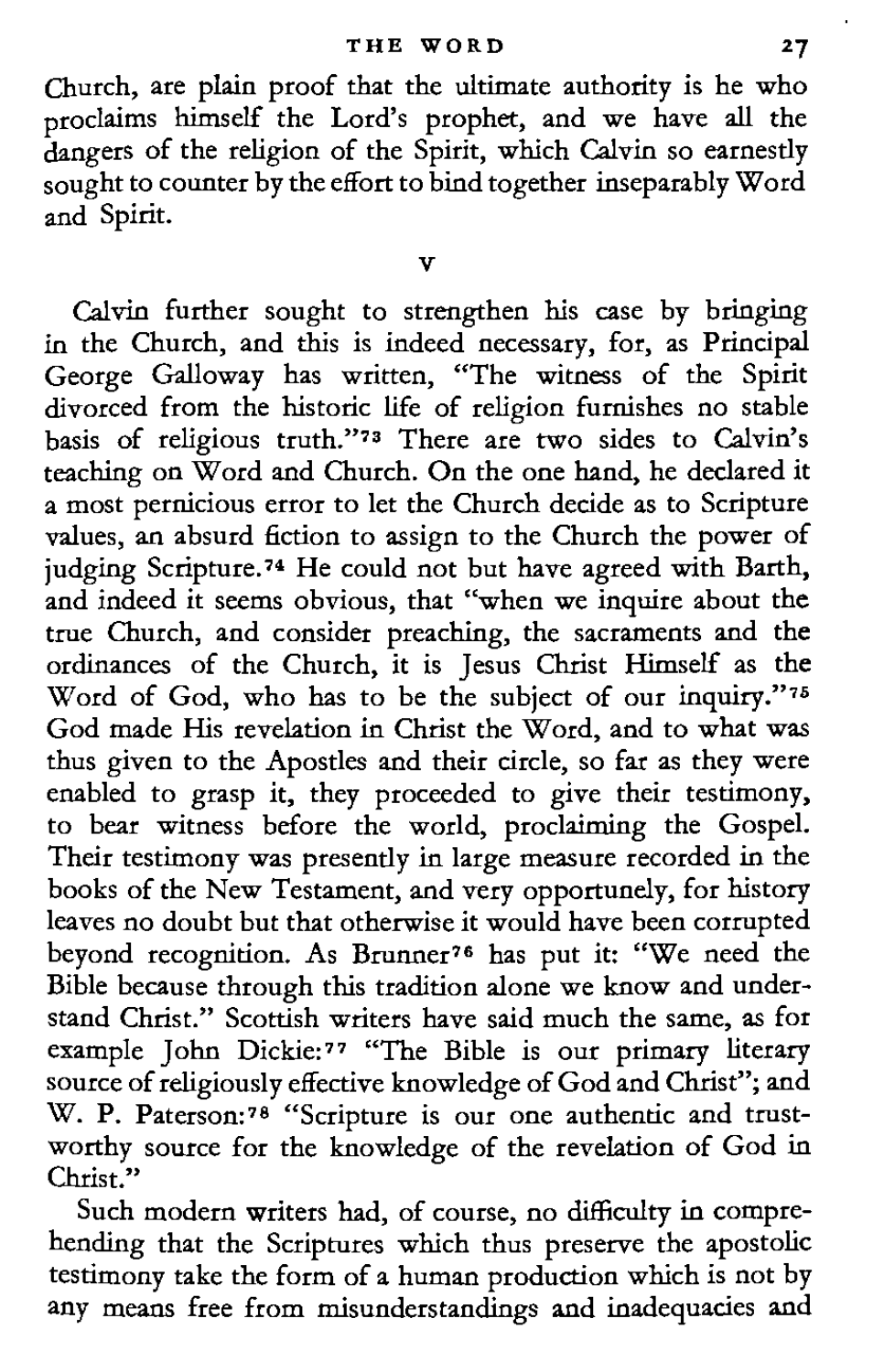that what is essential about them is the Word which they enshrine. It is the Word that we are seeking in and through the Bible, and we may be satisfied that the new methods, wisely employed, are capable of facilitating for us a measure of communion with Christ that was not possible before, an enriched communion that is the proper aim. Scots like William Robertson Smith, George Adam Smith and James Moffatt have contributed to this better understanding, and Calvin's doctrine of Word and Spirit is in line with these later developments, and his literalism, which was continually breaking down, can be set aside without wrecking his system or confusing his message. But the books of the Bible are the sole available test by which professedly Christian proclamations may be finally judged. The teaching of the Apostles and Prophets is the foundation of the Church, and is the reason for the Church, whose chief function is to proclaim the Word so witnessed. Dr. R. Newton Flew79 writing of the apostolic witnesses describes their testimony as "the constitutive fact for the Christian *ecclesia*"; and in nineteenth-century Scotland James Bannermanso stated his conclusion that "The Church is the institute of God on earth to preserve His Truth," "the authoritative witness" to this Truth which finds its record in the Bible.

Calvin adopted the characteristic Protestant attitude towards the human opinions and human inventions which were believed to have been foisted upon Christianity in the medieval period. "We study to suppress superstition," said John Knox.81 The Reformers urged nothing more strongly than a return to apostolic simplicity and purity. The process is not so simple as they imagined; this is evident from the experience of sects which have made particular efforts in this direction. And while the first generations of Christians stand in a unique position as witnesses, it would be unhistorical literalism to overestimate the quality, and therefore the constraining authority, of the ideas and customs reported. Neither evidence nor likelihood suggests that they had any specially complete grasp of the Gospel message or understanding of the person of Christ or of his teaching or practical preferences. One might even consider whether the ordinary citizen in a nominally Christian country does not have something from Christianity that was not available to the early Church. Views, for example about slavery or the position of women,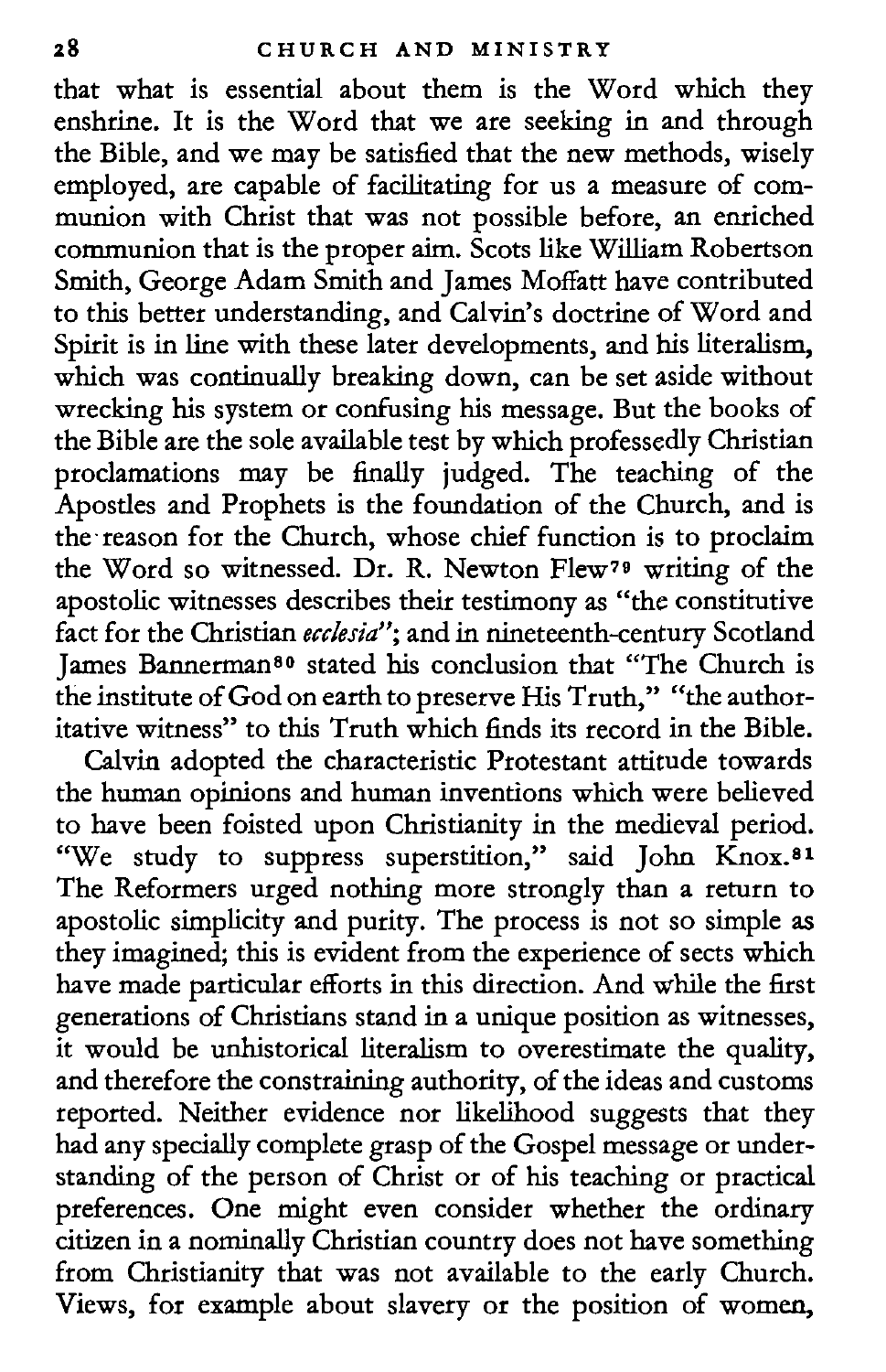which we regard as originally and scripturally Christian, would be strange to it. This does not detract from their authority as witnesses, but it shifts the weight from the letter to the inter-pretation, as in the case of the test. The Reformers, however, would not have dreamed of such criticism, and **Calvin** saw no difficulty in demanding that the Church be contented with the authority of Christ alone, and shed whatever could be classified as "the tradition of men," of which Scripture and not the Church was to be the judge. In the *Scots Confession* we read: "We affirm, therefore, that such as allege the Scripture to have no other authority but that which it has received from the Kirk, to be blasphemous against God, and injurious to the true Kirk, which always hears and obeys the voice of her own spouse and<br>pastor; but takes not upon her to be mistress over the same."<sup>82</sup><br>The attitude could not be better expressed than it was as carly<br>as 1528 in the T*en Theses of B* 

abides therein, and hears not the voice of the stranger."<sup>88</sup><br>This brings us to the other side of Calvin's doctrine of the Word and the Church. The individualism of **his** scriptural emphasis is balanced by his equally characteristic and earnest community spirit. Community experience under the leading of the Holy Spirit he and his followers regarded as vital to a true appreciation of the Word and an absolutely essential check upon private judgment. He is clear that "to those to whom God is a Father, the Church must also be a Mother," that there is no other means of entering the Christian life, and no reconciliation to be hoped for, apart from the Body of Christ.84 It is fatal to abandon the Church; through its instrumentality alone are we "born of God and brought up."85 Only **within** the membership of the Church can one be a Christian.

Scots writers give expression to the same opinion. Thus Robert Rollock at the beginning of the seventeenth century wrote: "Look never to get grace except thou be conjoined in the Body. . . . **A** loon will scorn when he is cut off from the Body by excommunication: well, I say, go and ride where he **will,** he wants the spiritual life of Jesus, and shall not get it till he come to the Body again."" **A** little later Patrick Forbes was writing: **"All**  true knowledge of Christ is in his Church."87 And in the next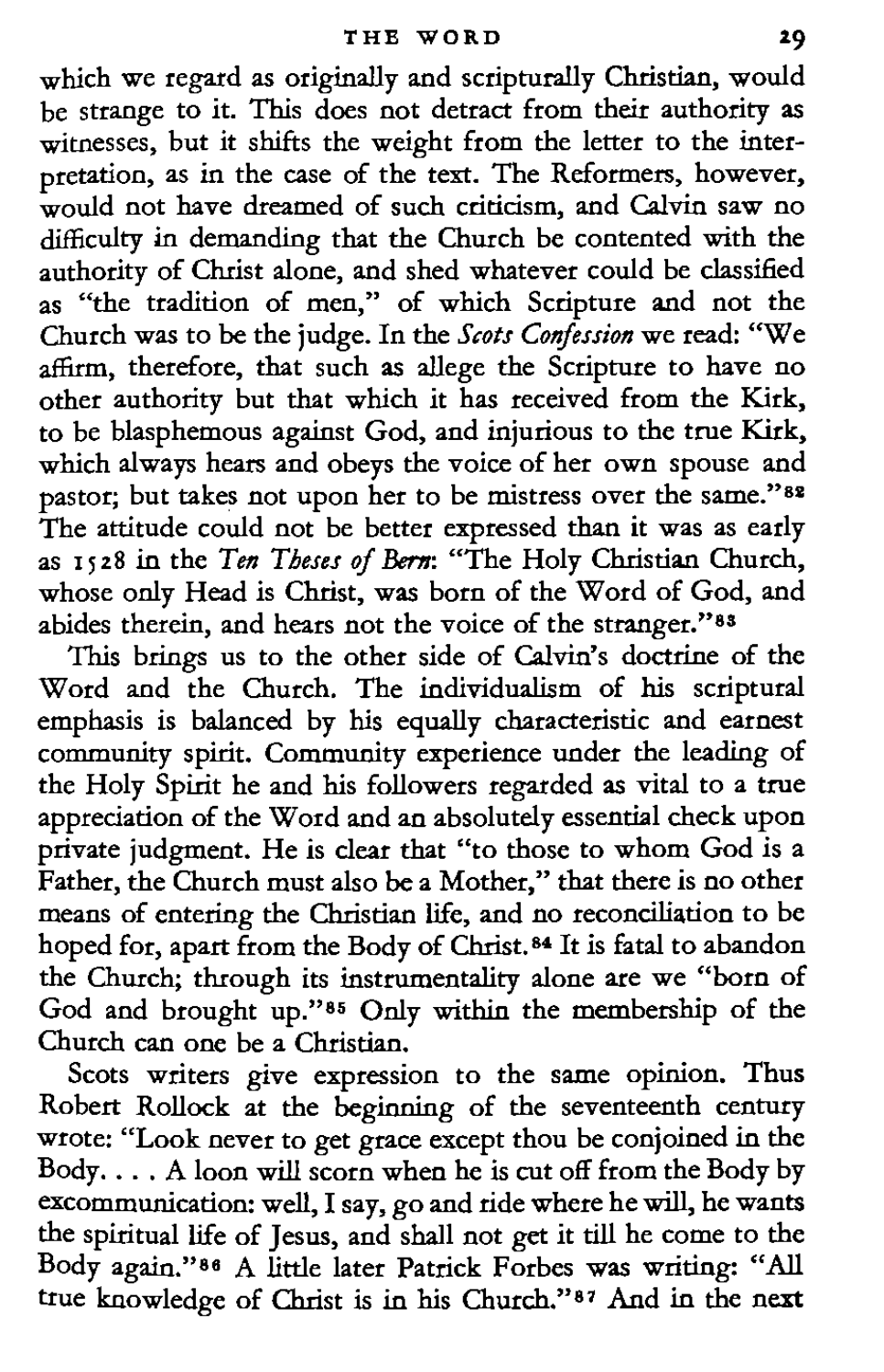century Ebenezer Erskine, the leader of the First Secession, declared: "There is no promise in the Bible but it is made in the first instance to Christ as the Head, and in Him to the members of His mystical Body."88 In more recent times Professor H. R. Mackintosh has been emphatic that in this connection the Church is indispensable.<sup>89</sup>

Nor must we exaggerate the Calvinist demand for chapter and verse; it was not questioned that a certain authority to regulate and prescribe was proper to the Church, and there was probably no more than one sentence in Augustine's De *utiiitate credendi* that caused perturbation. In external discipline and with respect to ceremonies, details were acknowledged to depend upon the times, and where it was not a case of something necessary for salvation circumstances were unquestioningly taken into consideration, and it was understood that the interest of the Church might require the abrogation of the old and the introduction of new forms, charity being in all such eventualities the guide. The *Westminster Confession* which begins with the article on Holy Scripture states this clearly. In the *Scots Confession* there is *an* interesting sentence which reads: "We dare not receive or admit any interpretation which repugns to any principal point of our faith."90 This seems plainly to indicate an outside standard, and to mean very much "the spirit of the society interpreting the spirit in the books," thus alloying for some regulative Church tradition. At a later date in Scotland we notice that the truth of the Bible in the experience of keen Evangelicals was channelled through the Westminster documents, **and** this would appear to imply that the Bible was being used to confirm a traditional view, a procedure startlingly in harmony with the Catholic and Anglican idea, which Newman thought selfevident, that "the sacred text was never intended to teach doctrine, but only to prove it."91

It may be observed that interpretation, even when not thus guided by creed or confession, is often nevertheless directed. The whole of Scripture, for example, may be studied from the standpoint of the Gospels or of the Epistles, or even of one of the Epistles. As in the history of Apologetics one notices the standard of judgment shifting as the controlling assumptions of one era give place to others, a new philosophy dictating the new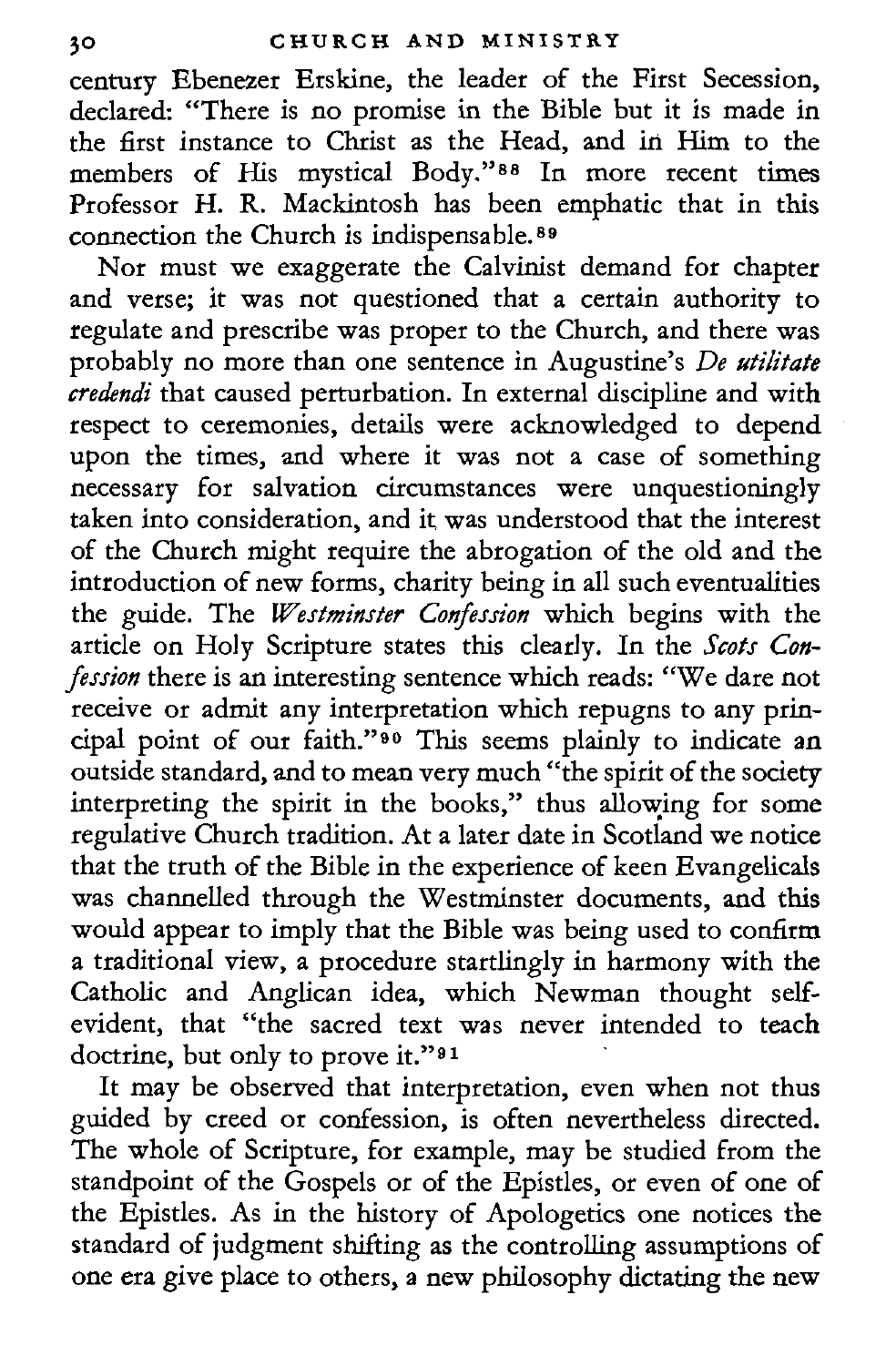attitude, so a certain amount of present-day Biblical scholarship might be challenged as unconsciously tendencious, predisposed to particular conclusions under the influence of some new interest. It makes a difference whether one opens the Bible **as** a Humanist or as a Barthian, whether one starts from Ephesians or from Romans. The application of an outside standard occurs surprisingly even among the unsophisticated, **as** in the case of one Scot who is said to have declared: "Then that's just where me and Paul differs," and another who, when his Puritan attention was called to the fact that David danced, responded: "Yes, and I think none the better of him for it." One might without hesitation say that everyone, including the strictest fundamentalist, in practice reads the Bible with a bias, looks at the letter with certain eyes, out of a particular experience, from a definite angle, and that this makes some kind of Tradition the ultimate standard of judgment, under the Spirit of God.

VI

It must, however, be observed that, if it is possible unduly to exalt the authority of the letter of Scripture, so it is easy to show exaggerated reverence for Tradition. Thus we are told that alongside of Scripture there was an oral Tradition handed down and always respected in the Church; and it is of course wellknown that documentary evidence is seldom if ever complete and exhaustive, may be influenced by prejudice or misunder-standing or may be patient of very different interpretations. Oral tradition may in some instances be most important, and it must never escape the notice of the historian. On the other hand it is common knowledge that stories become distorted as they are passed on from one to another. The Apocryphal New Testament writings reveal most of the possibilities both good and bad. In an important sense the Bible has saved us from Tradition, and its dangers, as made evident to the Church by Gnosticism, helped to settle the Canon of Scripture, not, as has been suggested, by any *quod ab* **omnibus** test, but by what seemed then the simple historical test of apostolicity.

Popular use of the word "tradition" associates it with the unreliable: traditional and legendary are sometimes almost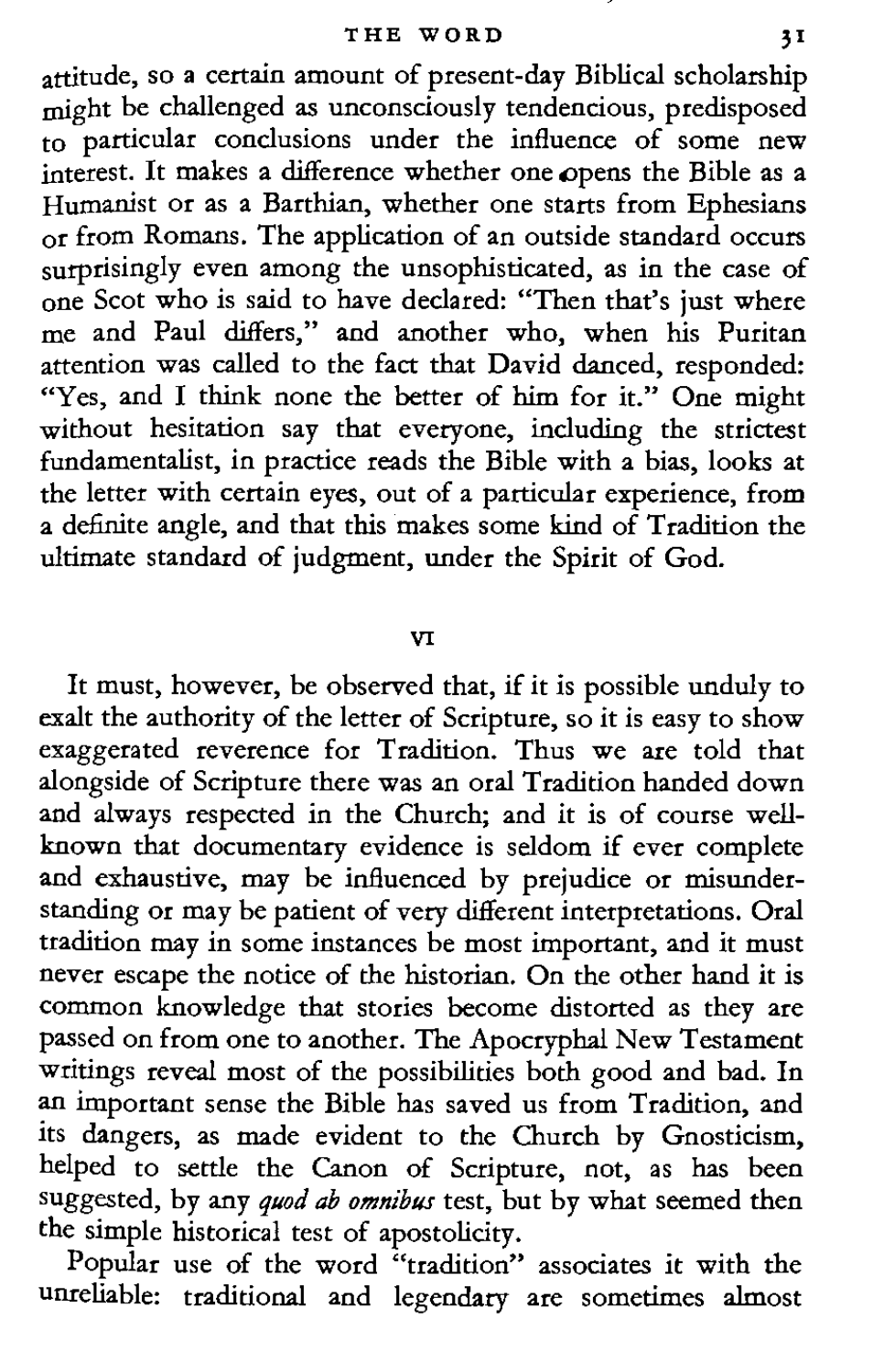identified and "mere tradition" we class with "idle rumour." The traditions of the past we treat in many cases as sanctions or fashions that are out of date and inapplicable, while we notice, for example in seventeenth- and eighteenth-century Calvinism, what tradition can do to a living system, preserving indeed, but in a mummified condition. With regard to early Christian history, belief and practice, some things were not immediately recorded and must either have been handed down by word of mouth, or made their appearance later in the casual and unmarked manner that is so characteristic of life both individual and communal. The relation of the Sabbath and the Lord's Day is an interesting instance. But most people would readily acknowledge that a belief or custom of long standing has something more than literally "venerable" about it, and might acquiesce in Hort's delicate wording as to "the gracious pressure of some legitimate tradition or other authority, into the limits of whose jurisdiction they had seldom occasion to enquire."92 On the whole, however, one might venture to submit that not much that is vital to Christianity has been preserved as a mere matter of tradition.

But Tradition is further used to include changes admittedly made later on the basis of Scripture or Apostolic practice, or at least as compatible with these and in accord with their spirit. The Church had to adapt itself constantly to changed conditions, and naturally and inevitably and rightly introduced what were undoubtedly new and significant developments in doctrine, liturgy and government. Freedom to do so remains of vital importance for the Church. Adaptability and life are closely associated; unadaptability and death, likewise. Some of the innovations were associated with the antiquated method of the whole Church in reading Scripture, and indeed much of the tradition to which exception was taken at the Reformation was prepared to defend itself from verses in the Bible. It would be interesting to investigate precisely how much of present-day Church life and practice is strictly dependent upon the prooftext method of using the Bible and on similar attitudes which have been at least theoretically abandoned. Development and adaptation were essential; but the practice opened up possibilities of grave abuse, and one feature of Protestantism was its zeal in purging out an enormous quantity of ceremonial for which it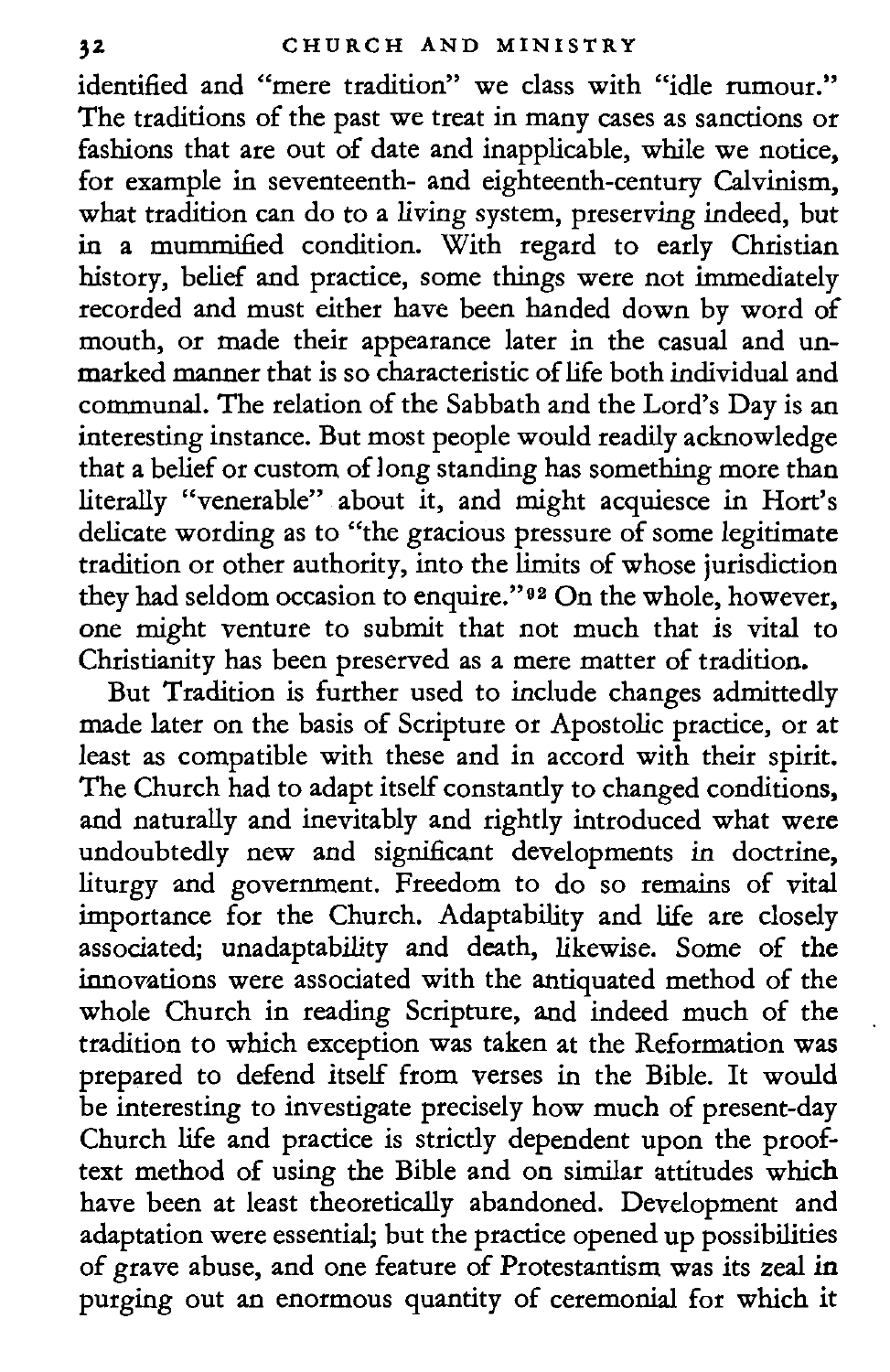was unable to discover Biblical warrant, and much of which was the to the connection between symbolism and imagination which<br>leads the ritualist to add symbol to symbol in the spirit of<br>Tennyson's Ulysess. The corruption and superstition which<br>were among the principal objectives in th which they struggled to free men's minds and consciences. It is<br>not surprising that intense feeling carried some of them to<br>violent extremes against ''human inventions'' or ''traditions of men." Milton spoke with disgust of ''a muddy pool of conform-<br>ity and tradition."®3 Not without sorrow and severity had Jesus said: "In vain do they worship Me, teaching for doctrines the commandments of men." With the superfluous and the em-<br>broidered something genuine and helpful may very likely<br>have been impulsively rejected; this must be conf themselves to blame and an attitude such as that of modern Romanism proves that the suspicion and distaste were not with-out cause, for it co-ordinates in authority with that which is contained in Scripture, what the Church "either by a solemn judgment or in virtue of her position as universal teacher, proposes for belief, as having been divinely revealed." Here Tradition, and so the Church, looms large in the picture, while the Bible lies on a little side-table. In opposition to the elevation of Tradition to no less authority than is assigned to the Law and the Prophets **Calvin** had asked: "What, then, will it be permitted to disapprove? for there is no gross old wife's dream which this pretext will not enable them to defend;. nay, there is no superstition, however monstrous, in front of which they may not place it like a shield of Ajax."<sup>94</sup>

In connection with Tradition, much was naturally said about the Fathers of the Church, and there were Protestants sufficiently ignorant of these to fancy that anyone familiar with their writings "smelled of Popery."+5 **Calvin,** however, was well read in the Fathers, and reference to them is plentiful in Scots theology of the seventeenth century, though less in the eighteenth, when English and Continental works had greatly multiplied and become avail-able. Of Jarnes Durham it was said that "he was so familiarly acquainted with the Fathers as if he himself had been one of

**c**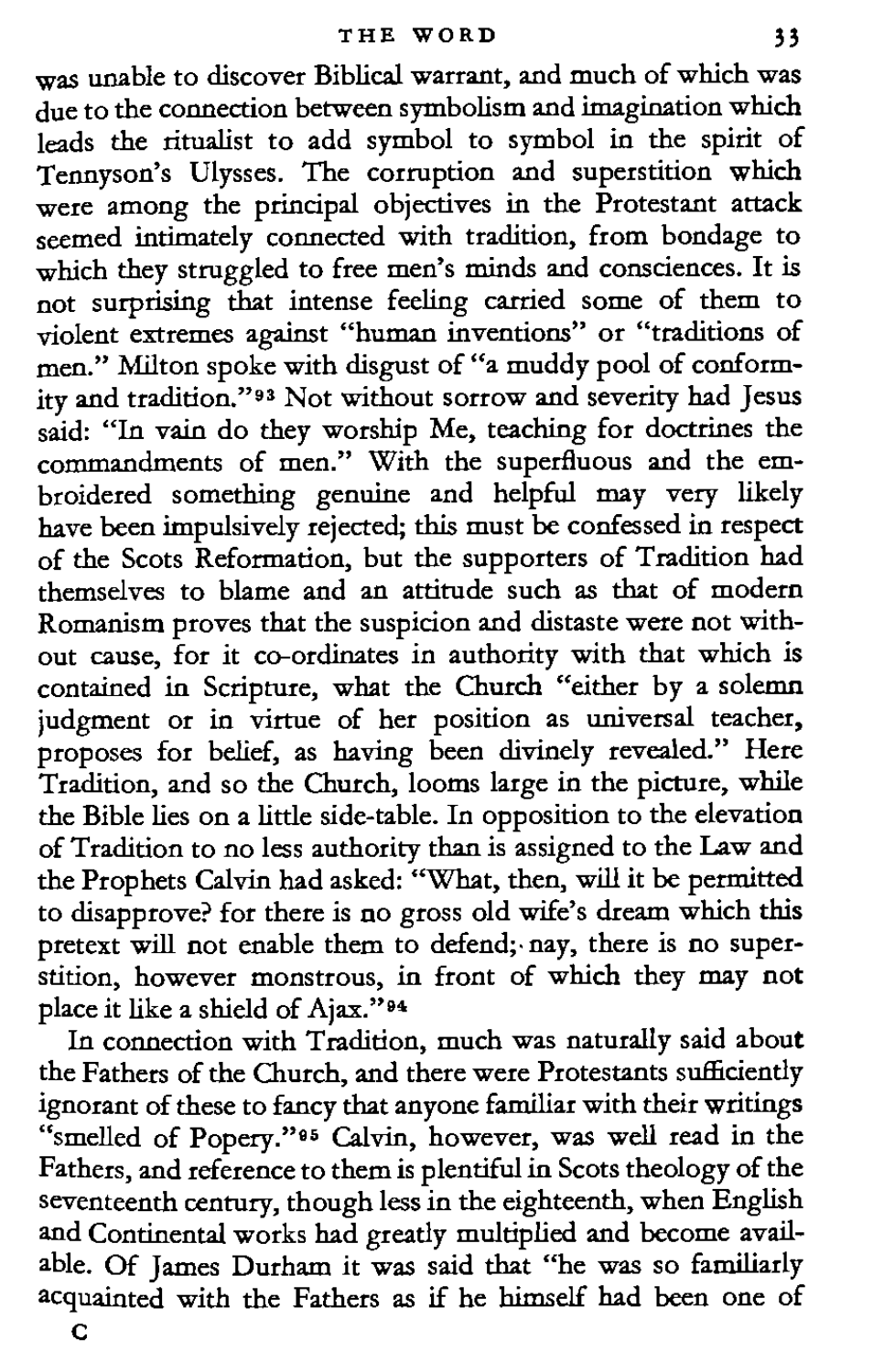them."96 John Knox thanked God for the Fathers, and was prepared to accept what they proponed in conformity with Scripture,97 and his son-in-law, John Welch, in answer to a Romanist challenge on the point, affirmed that he received gladly the writings of the Fathers, but declined to class them with Scripture.<sup>98</sup> John Forbes of Corse studied the Fathers with the utmost diligence, and pointed out how much support their works provided for the main Protestant positions.99 Calvin pronounced it a calumny to represent Protestants as opposed to the Fathers. Their writings contained gold and dross, and in studying them Protestants endeavoured to remember "that all things are ours to serve, not lord it over us, but that we are Christ's only."<sup>100</sup>

Most Protestants to-day would heartily admit that for the saving apprehension of the Word of God, Tradition, in a wide sense, neither merely legalistic nor merely evolutionary, is important. It is manifest that the Bible in whole and in part must be seen in proper context, that the information transmitted by Scripture cannot be fully grasped until scholarship of many types, and human religious experience, have examined it. To know Homer we must know something about ancient Greece: it is this elementary principle that must be applied in all seriousness to the Bible and that is, of course, now being faithfully and reverently applied. We suffer still from the ignorance and timidity revealed by scholars during the long period from the days of the early Church until comparatively recent times, whose lack of critical method turned both Old and New Testaments into collections of private revelations in code, and of thousands of isolated verses, each with a magical text-value. Want of acquaintance with the cultural context made true understanding utterly impossible. Nothing, perhaps, makes this more obvious than the weird library of seventeenth-century books on the Song of Solomon and the Book of Revelation. At the same time there has been a tendency to stress the all-sufficiency of the Bible, and to ignore all that people have thought about it in the course of many centuries of piety and scholarship, to forget the Middle ages! Karl Barth justly attacks this Biblicism in his *Credo.* It should further be recognised that not only linguistic and historical studies are required, but also comparative religion,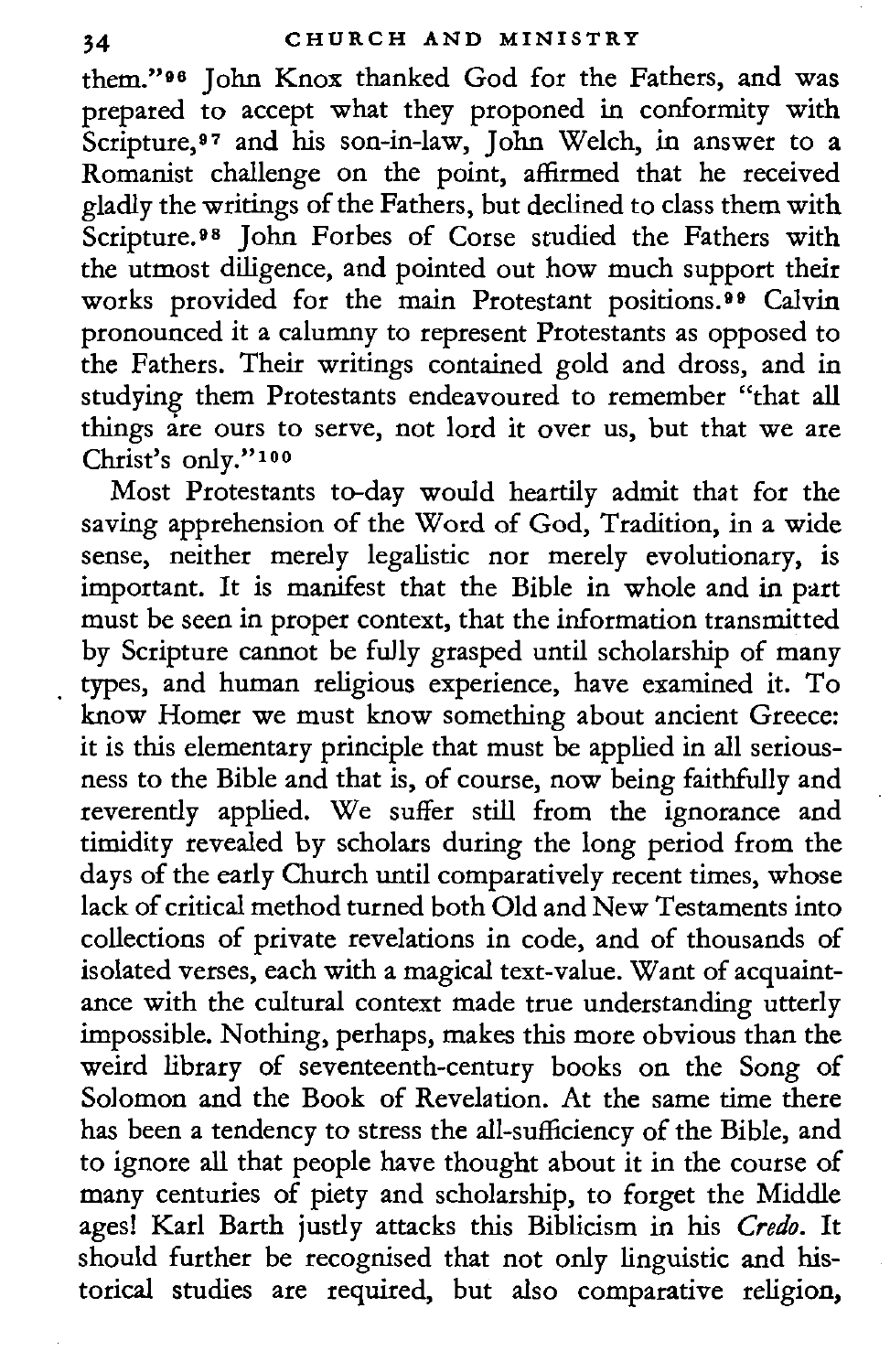psychology and much else from the side of scholarship; and further that mere erudition does not give us the Gospel, and in the end it can only be in the Church, under the guidance of the Holy Spirit, and as a result of the Church's vast experience, that the message can be fully appreciated, and the Word discovered in Scripture. Thus and thus alone will the Bible yield what the Apostolic testimony is meant to convey, that for which the Church listens, that which it is commissioned to proclaim.

The Word of the Lord is contained in the Bible, and may be found as we read its sacred pages in the light of the Church's past, by the aid of the Holy Spirit. **This** Word is necessary for salvation. It is needed by the world of to-day, by professing Christians who desire to be directed into the path of immediate duty in face of the problems that particularly concern them; by the indifferent and careless and hostile outside, who seem in these times to constitute the mass of our fellows, but whom the Church is under obligation to seek and to save; and by the regions beyond, where non-Christian and anti-Christian thought and custom prevail, and where the Younger Churches require to be strengthened for their future great missionary work.

This Word of the Lord in general is just the same as it has always ken, and that is why we hold so firmly to the apostolic testimony recorded in the Bible. But the Word of the Lord in particular is new every moment, according to our need, which is why we constantly wait upon the Holy Spirit to lead us. The "once for all" and the "now" are here combined; "things old and new"; eternity and history. And in order to be effective the Word has not only to be grasped and apprehended and assimilated, but it has to be exhibited and applied; and that means prophets of the Lord. In Old Testament times God never left Himself without witness, and in modern days there have been many to whose utterances and example men have paid heed, and whose influence at least for a space was a real power for good. The world needs such great prophets to-day as much as<br>ever; and yet quite as vital in its own place will be the service<br>rendered by the ordinary parish minister who knows his Bible<br>and has the Spirit of God, or by th as by speech that the Gospel is proclaimed. "Ye **are** my witnesses,